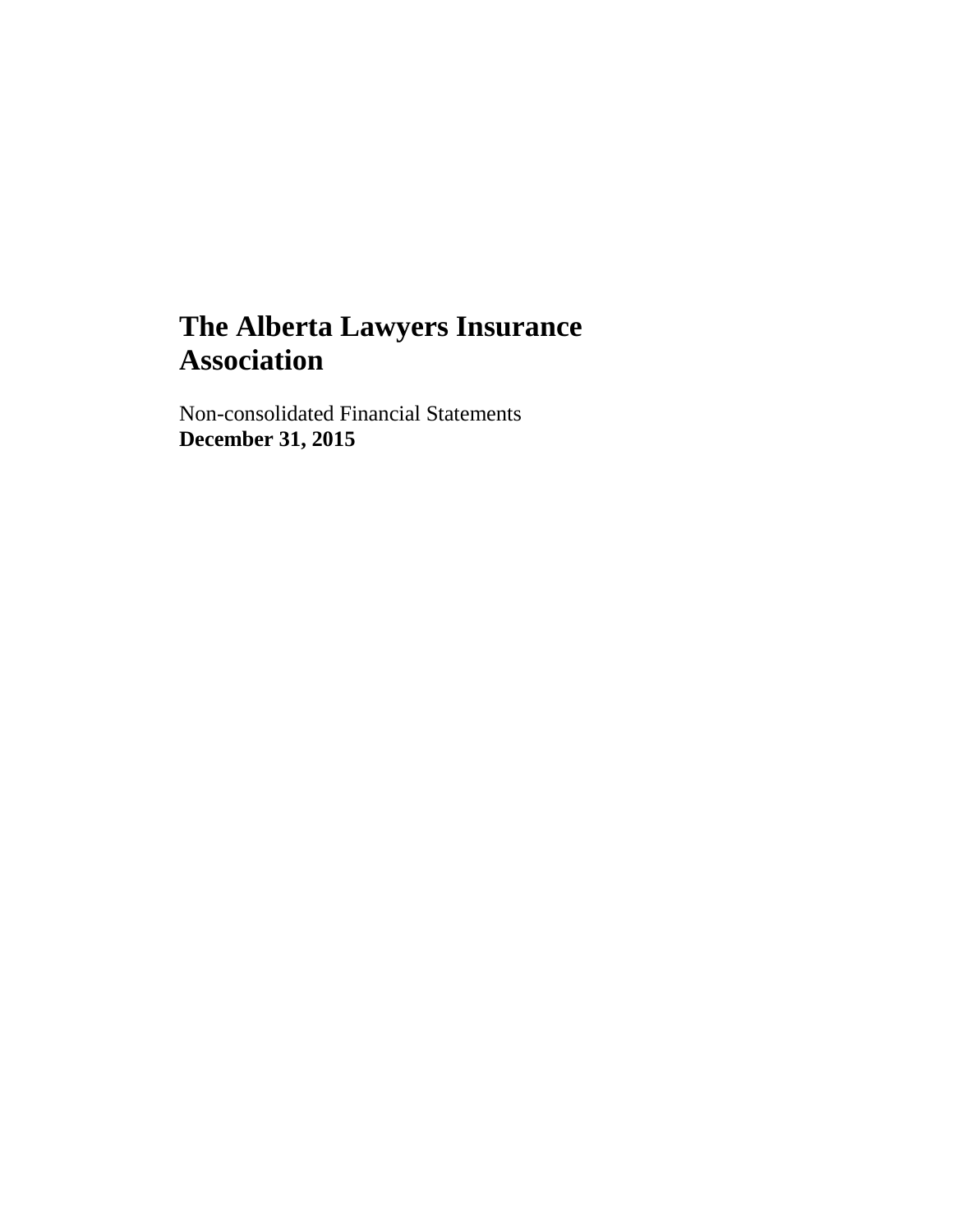

February 26, 2016

### **Independent Auditor's Report**

#### **To the Directors of the Alberta Lawyers Insurance Association**

We have audited the accompanying non-consolidated financial statements of the Alberta Lawyers Insurance Association, which comprise the non-consolidated balance as at December 31, 2015 and the non-consolidated statements of net and comprehensive income and changes in equity and of cash flows for the year then ended, and the related notes, which comprise a summary of significant accounting policies and other explanatory information.

#### **Management's responsibility for the non-consolidated financial statements**

Management is responsible for the preparation and fair presentation of these non-consolidated financial statements in accordance with Canadian accounting standards for not-for-profit organizations, and for such internal control as management determines is necessary to enable the preparation of nonconsolidated financial statements that are free from material misstatement, whether due to fraud or error.

#### **Auditor's responsibility**

Our responsibility is to express an opinion on these non-consolidated financial statements based on our audit. We conducted our audit in accordance with Canadian generally accepted auditing standards. Those standards require that we comply with ethical requirements and plan and perform the audit to obtain reasonable assurance about whether the non-consolidated financial statements are free from material misstatement.

An audit involves performing procedures to obtain audit evidence about the amounts and disclosures in the non-consolidated financial statements. The procedures selected depend on the auditor's judgment, including the assessment of the risks of material misstatement of the non-consolidated financial statements, whether due to fraud or error. In making those risk assessments, the auditor considers internal control relevant to the entity's preparation and fair presentation of the non-consolidated financial statements in order to design audit procedures that are appropriate in the circumstances, but not for the purpose of expressing an opinion on the effectiveness of the entity's internal control. An audit also includes evaluating the appropriateness of accounting policies used and the reasonableness of accounting estimates made by management, as well as evaluating the overall presentation of the non-consolidated financial statements.

We believe that the audit evidence we have obtained is sufficient and appropriate to provide a basis for our audit opinion.

#### **Opinion**

In our opinion, the non-consolidated financial statements present fairly, in all material respects, the financial position of the Alberta Lawyers Insurance Association as at December 31, 2015 and the results of its operations and its cash flows for the year then ended in accordance with Canadian accounting standards for not-for-profit organizations.

Pricewaterhouse Coopers LLP

**Chartered Professional Accountants**

*PricewaterhouseCoopers LLP 111 5 Avenue SW, Suite 3100, Calgary, Alberta, Canada T2P 5L3 T: +1 403 509 7500, F: +1 403 781 1825, www.pwc.com/ca*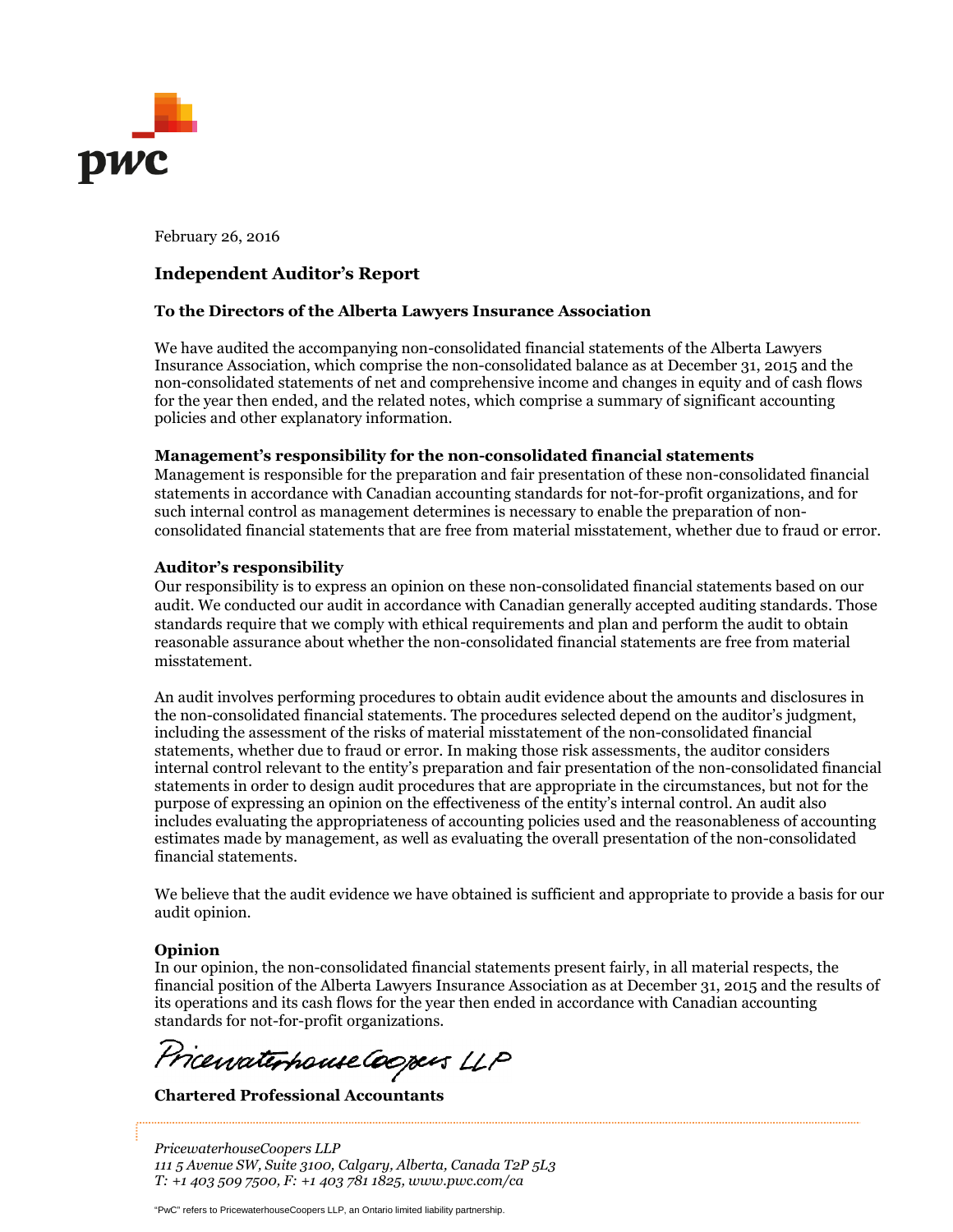Non-consolidated statement of financial position

|                                                                                                                                                         | December 31,<br>2015<br>\$                                          | December 31,<br>2014<br>\$                                             |
|---------------------------------------------------------------------------------------------------------------------------------------------------------|---------------------------------------------------------------------|------------------------------------------------------------------------|
| <b>Assets</b>                                                                                                                                           |                                                                     |                                                                        |
| Cash and cash equivalents<br>Investments (note 3)<br>Accounts receivable<br>Prepaid expenses<br>Accrued interest receivable<br>Capital assets (note 10) | 3,597,790<br>120,371,365<br>2,910,217<br>2,719,057<br>14,835<br>920 | 2,244,203<br>109,069,818<br>5,504,821<br>2,464,925<br>264,629<br>3,852 |
| <b>Total Assets</b>                                                                                                                                     | 129,614,184                                                         | 119,552,248                                                            |
| <b>Liabilities and Net Assets</b>                                                                                                                       |                                                                     |                                                                        |
| Accounts payable and accrued liabilities                                                                                                                | 233,502                                                             | 158,032                                                                |
| Due to (from) related parties (note 6)                                                                                                                  | 1,562                                                               | (410, 336)                                                             |
| Unearned premiums                                                                                                                                       | 14,455,253                                                          | 12,002,042                                                             |
| Premium deficiency (note 13)                                                                                                                            | 1,002,970                                                           | 1,697,770                                                              |
| Pension plan payable (note 11)                                                                                                                          | 179,772                                                             | 311,241                                                                |
| Provision for claims and related costs - Professional liability (note 5)                                                                                | 73,394,000                                                          | 70,996,000                                                             |
| Provision for claims and related costs – Trust safety (note 5)                                                                                          | 2,470,000                                                           |                                                                        |
| <b>Total liabilities</b>                                                                                                                                | 91,737,059                                                          | 84,754,749                                                             |
| <b>Net Assets</b>                                                                                                                                       |                                                                     |                                                                        |
| Unrestricted<br>Share capital (note 4)                                                                                                                  | 37,877,105<br>20                                                    | 34,797,479<br>20                                                       |
| <b>Total Net Assets</b>                                                                                                                                 | 37,877,125                                                          | 34,797,499                                                             |
| <b>Total Liabilities and Net Assets</b>                                                                                                                 | 129,614,184                                                         | 119,552,248                                                            |

## **Approved by the Board of Directors**

 $\Box$  Director  $\Box$  Director  $\Box$ Original signed by S. Raby, QC Director Coriginal signed by D. Thompson, QC

The accompanying notes are an integral part of the financial statements.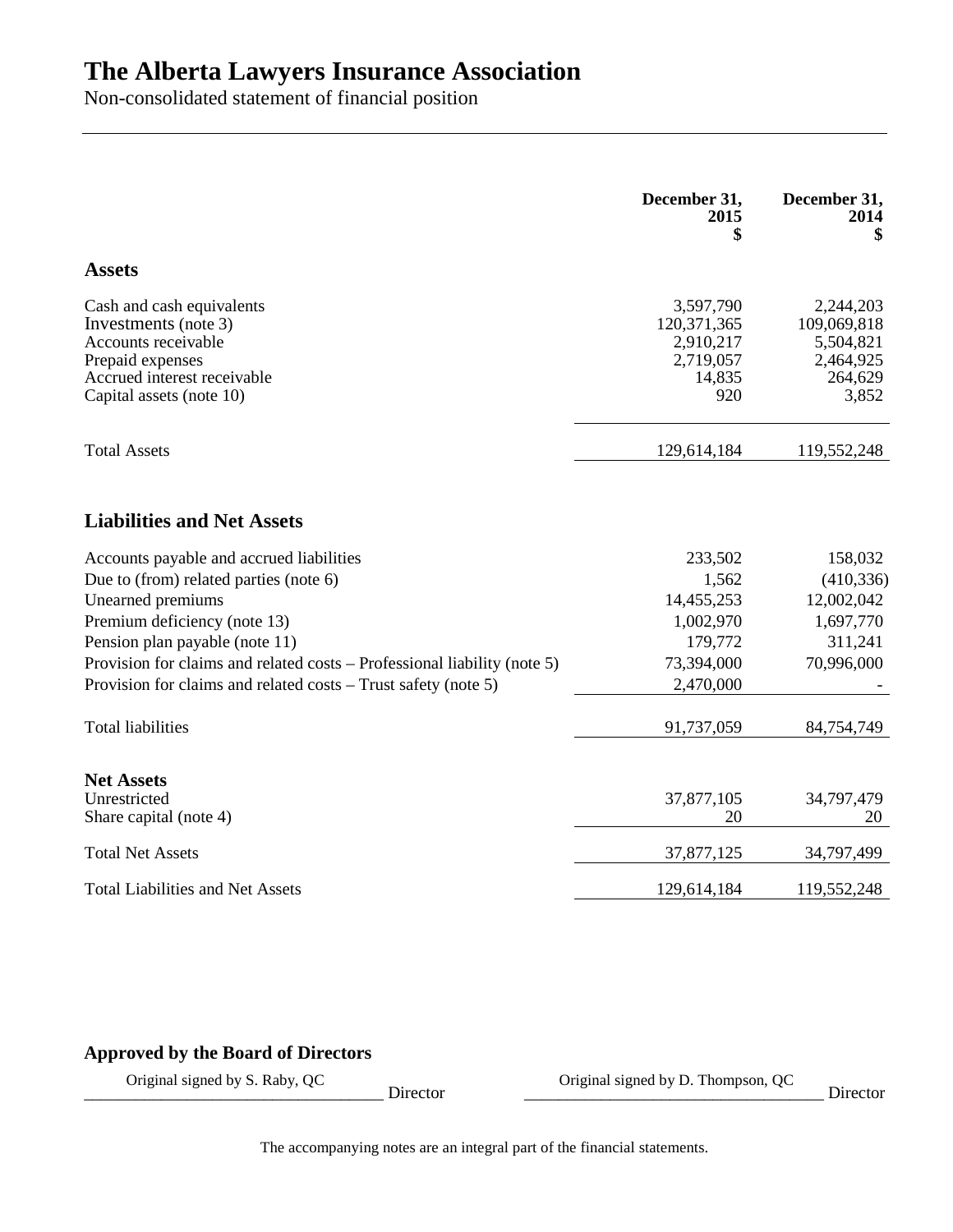Non-consolidated Statement of Revenue, Expenses and Unrestricted Net Assets **For the year ended December 31, 2015**

|                                                                                             | <b>December</b><br>2015<br>\$ | <b>December</b><br>2014<br>\$ |
|---------------------------------------------------------------------------------------------|-------------------------------|-------------------------------|
| Revenue                                                                                     |                               |                               |
| Premium - Professional liability                                                            | 25,708,250                    | 22,750,714                    |
| Premium - Trust safety                                                                      | 1,445,678                     |                               |
| Premium ceded                                                                               | (1,133,400)                   | (480,000)                     |
| Net premium                                                                                 | 26,020,528                    | 22,270,714                    |
| Investment income                                                                           | 11,986,834                    | 9,688,604                     |
| Unrealized gain (loss) on the fair market value of investments                              | (3, 183, 188)                 | 2,265,024                     |
| Voluntary excess insurance administration fee                                               | 151,004                       | 140,705                       |
| Management fee (note 6)                                                                     | 200,000                       | 100,000                       |
|                                                                                             | 35, 175, 178                  | 34,465,047                    |
|                                                                                             |                               |                               |
| <b>Expenses</b><br>Provision for claims and related costs – Professional liability (note 5) | 19,115,907                    | 21,551,913                    |
| Provision for claims and related costs – Trust safety (note 5)                              | 2,472,943                     |                               |
| Premium paid to the Alberta Lawyers Insurance Exchange - Professional                       |                               |                               |
| liability (note 6)                                                                          | 3,734,925                     | 1,984,925                     |
| Premium paid to the Alberta Lawyers Insurance Exchange - Trust safety (note 6)              | 300,000                       |                               |
| Premium paid to the Canadian Lawyers Insurance Association                                  | 635,524                       | 4,415,714                     |
| Salaries and employee benefits                                                              | 2,116,710                     | 2,407,203                     |
| Management fee (note 6)                                                                     | 2,208,000                     | 1,860,000                     |
| Provision for input tax credits                                                             | 525,380                       | 636,903                       |
| Fair value write-down of due from 1452597 Alberta Ltd. (note 6)                             | 36,783                        | 163,079                       |
| Investment counsel fee                                                                      | 272,170                       | 277,636                       |
| Administration                                                                              | 92,237                        | 154,049                       |
| Bank and credit card fees                                                                   | 275,682                       | 66,473                        |
| Professional fees                                                                           | 248,329                       | 113,358                       |
| Regulatory                                                                                  | 34,215                        |                               |
| Risk management                                                                             | 21,975                        | 16,650                        |
| Amortization                                                                                | 2,932                         | 10,011                        |
| Bad debt                                                                                    | 1,840                         | 7,821                         |
|                                                                                             |                               |                               |
|                                                                                             | 32,095,552                    | 33,665,735                    |
| Excess of revenue over expenses for the year                                                | 3,079,626                     | 799,312                       |
| Unrestricted net assets – beginning of year                                                 | 34,797,499                    | 38,998,187                    |
| <b>Less: Contribution to the Alberta Lawyers Insurance</b><br><b>Exchange</b> (note 6)      |                               | 5,000,000                     |
| Unrestricted net assets – end of year                                                       | 37,877,125                    | 34,797,499                    |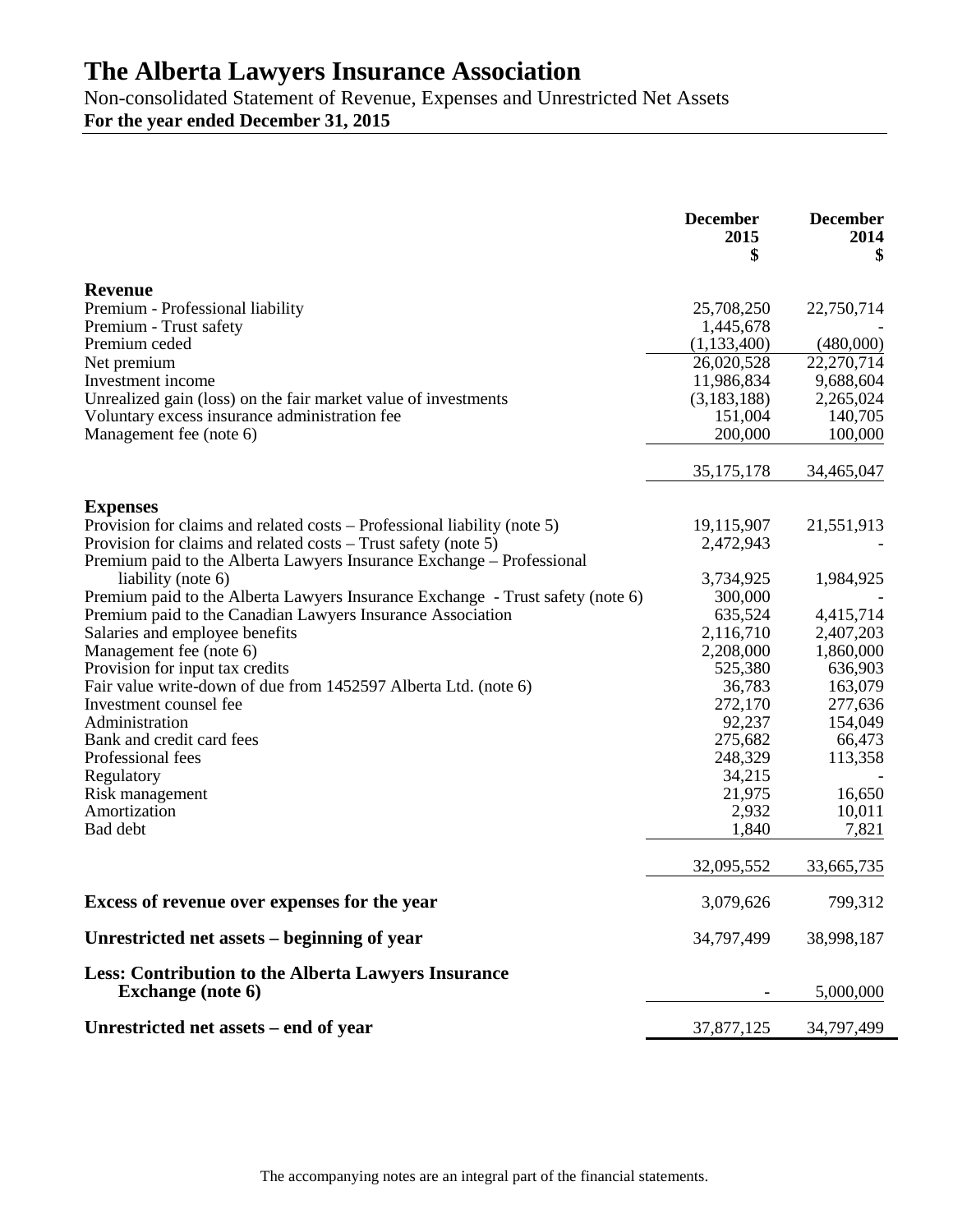Non-consolidated statement of Cash Flows **For the year ended December 31, 2015**

|                                                                                       | <b>December</b><br>2015<br>\$ | <b>December</b><br>2014<br>\$ |
|---------------------------------------------------------------------------------------|-------------------------------|-------------------------------|
| Cash provided by (used in)                                                            |                               |                               |
| <b>Operating activities</b>                                                           |                               |                               |
| Excess (Deficiency) of revenue over expenses for the year<br>Items not affecting cash | 3,079,626                     | (4,200,688)                   |
| Amortization                                                                          | 2,932                         | 10,011                        |
| Gain on sale of investments                                                           | (7, 339, 524)                 | (6,630,430)                   |
| Unrealized loss (gain) on fair market value of investments                            | 3,183,188                     | (2,265,024)                   |
| Provision for claims and related costs – Professional liability (note 5)              | 19,115,907                    | 21,551,913                    |
| Provision for claims and related costs – Trust safety (note 5)                        | 2,472,943                     |                               |
|                                                                                       | 20,515,072                    | 8,465,782                     |
| Increase (decrease) in pension plan payable                                           | (131, 469)                    | 311,241                       |
| Changes in non-cash working capital items                                             | 5,132,704                     | (2,279,778)                   |
| Claims and related costs paid Professional liability – net of recoveries              | (17,014,568)                  | (16,627,913)                  |
| Claims and related costs paid Trust safety– net of recoveries (note 5)                | (2,943)                       |                               |
|                                                                                       | 8,498,796                     | (10, 130, 668)                |
|                                                                                       |                               |                               |
| <b>Investing activities</b>                                                           |                               |                               |
| Sale of investments<br>Purchase of investments                                        | 152,853,214                   | 107,656,317                   |
|                                                                                       | (159,998,423)                 | (98, 167, 036)                |
|                                                                                       | (7, 145, 209)                 | 9,489,281                     |
| Increase (decrease) in cash                                                           | 1,353,587                     | (641, 387)                    |
| Cash – beginning of year                                                              | 2,244,203                     | 2,885,590                     |
| Cash – end of year                                                                    | 3,597,790                     | 2,244,203                     |
|                                                                                       |                               |                               |
| Interest received                                                                     | 721,159                       | 1,983,111                     |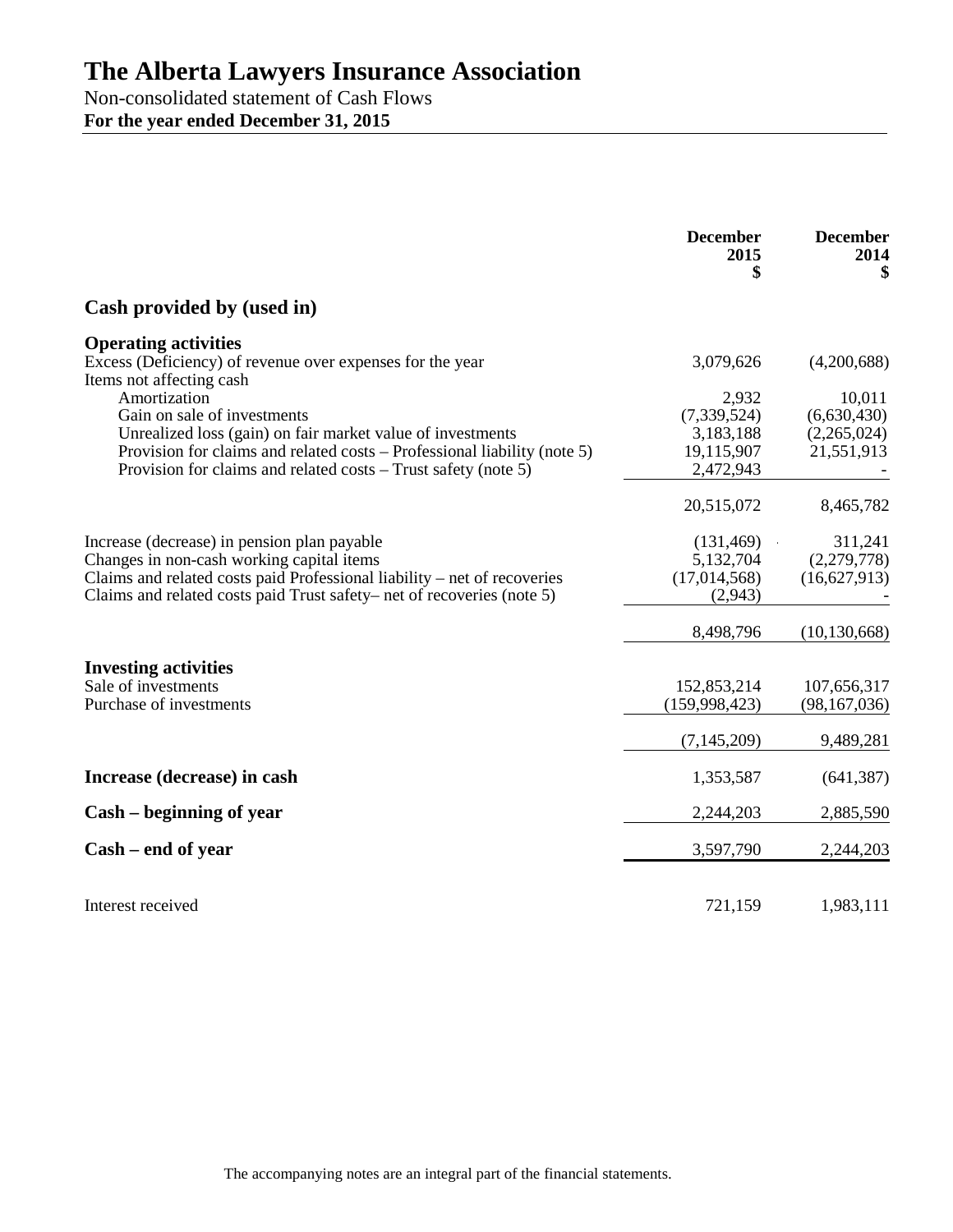## **1 Nature of operations**

The Alberta Lawyers Insurance Association (the Association) is a wholly owned subsidiary of the Law Society of Alberta (the Society). Pursuant to section 99(1) of the Legal Profession Act of Alberta, the Association administers a program under which each active member of the Society in private practice (insured lawyer) is required to purchase coverage under the Alberta Lawyers' Professional Liability and Trust Safety Insurance Group Policy (the Policy).

## **Professional Liability**

Under the Professional Liability section (or Part A) of the Policy, insured lawyers have coverage for claims and potential claims arising from negligent acts, errors or omissions for \$1,000,000 per occurrence, with an annual aggregate limit of \$2,000,000 per insured lawyer.

Prior to July 1, 2014 the Association contracted with the Canadian Lawyers Insurance Association (CLIA) for group Professional Liability coverage subject to a group deductible of \$500,000 for each claim. The Association was subject to premiums and other assessments that arose from the agreement with CLIA. The Association withdrew from CLIA effective June 30, 2014. In its place, the Alberta Lawyers Insurance Exchange (the Exchange) was created effective July 1, 2014. The Exchange is a reciprocal insurance exchange through which the Law Society, the Association and insured lawyers entered into agreements of mutual indemnification. The Exchange provides the Association with group coverage subject to a deductible of \$500,000 for each claim.

For the 2015 and 2016 policy years, the Association and Exchange have obtained stop-loss reinsurance in the amount of \$10,000,000 to cover annual aggregate payments over \$26,000,000 to a maximum of \$36,000,000. This \$10,000,000 coverage layer is co-insured with the reinsurer paying 80% of losses and the Association paying 20%.

### **Trust Safety Insurance**

Effective July 1, 2014, the Trust Safety Insurance section (or Part B) of the Policy provides defined insurance coverage for dishonest appropriation of money or other property entrusted to and received by insured lawyers in their capacity as barristers and solicitors and in relation to the provision of professional services. For the 2015 and 2016 policy years, there is a \$5,000,000 per misappropriation limit and a \$25,000,000 profession-wide annual aggregate limit. This coverage is subject to a \$3,000,000 group deductible with the Association paying the first \$500,000 of a misappropriation claim and the Exchange paying the next \$2,500,000.

For the 2015 and 2016 policy years, the Association and the Exchange have purchased excess insurance in the amount of \$22,000,000 to cover aggregate payments over \$3,000,000.

Claims for trust misappropriation arising before July 1, 2014 were covered under the provisions of the Society's Assurance Fund.

### **General**

The Association is licensed in Alberta and is an entity domiciled in Canada and the address of its registered office is Suite 500, 919 11th avenue, SW, Calgary, Alberta, T2R 1P3.

The financial statements were authorized for issue by the Board of the Association on February 25, 2016.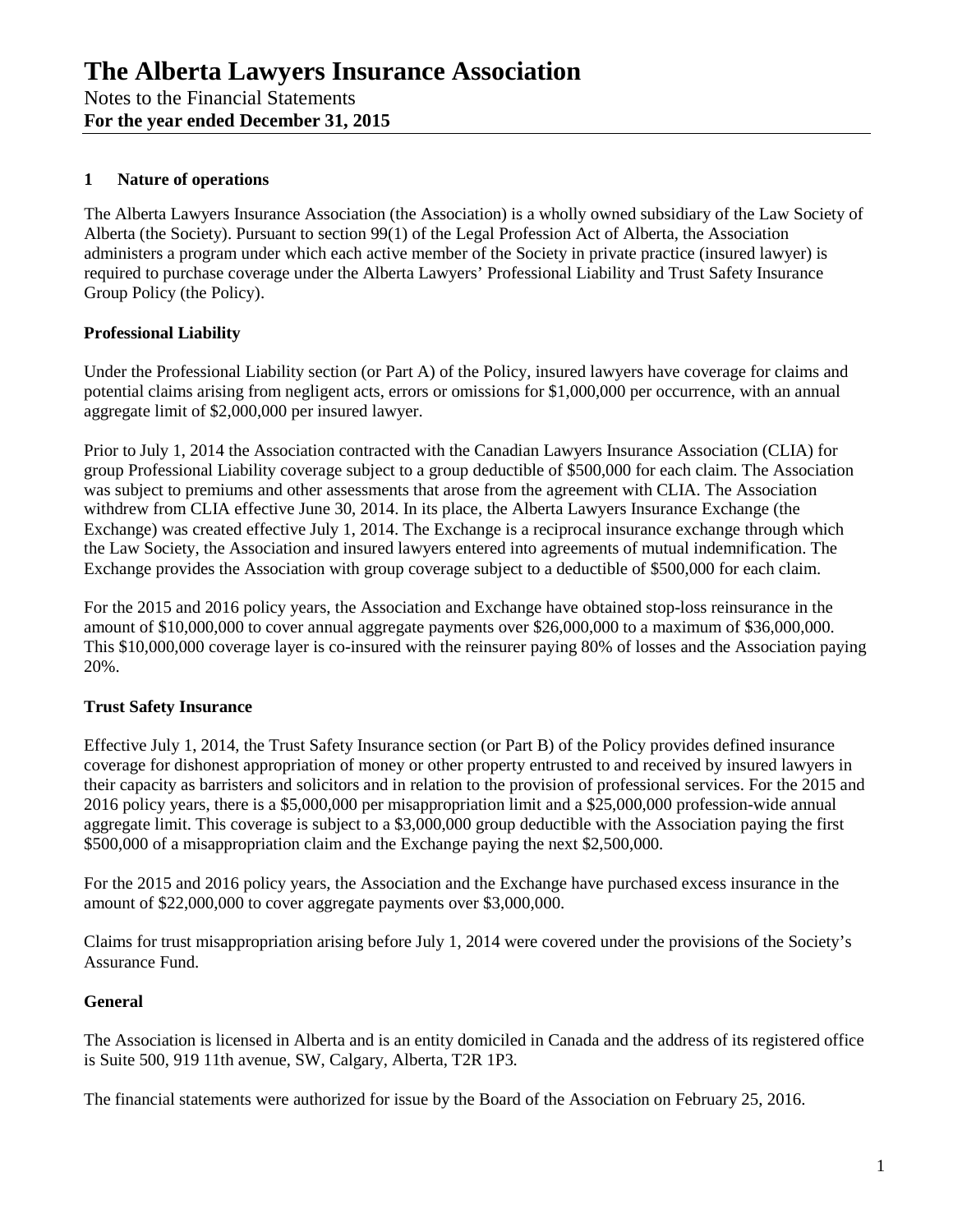## **2 Summary of significant accounting policies**

The principal accounting policies applied in the presentation of these financial statements are set out below. These policies have been consistently applied to the periods presented.

#### **a) Basis of preparation**

These financial statements are prepared in accordance with Canadian Accounting Standards for not for profit organizations (ASNPO) as issued by the Canadian Accounting Standards Board.

The statement of financial position is presented on a non-classified basis. Assets expected to be realized and liabilities expected to be settled within the Association's normal operating cycle of one year would typically be considered as current, including the following balances: cash and cash equivalents, treasury bills included in investments, prepaid expenses, accrued interest receivable, accounts receivable, due from (to) related parties, accounts payable and accrued liabilities, and unearned premiums.

The following balances are generally comprised of current and non-current amounts: bonds and equity investments included in investments, and the reserve for claims and related costs. The current and noncurrent portions of such balances are disclosed, where applicable, throughout the notes to the financial statements.

#### **b) Use of estimates and judgment**

The preparation of the financial statements in conformity with ASNPO requires management to make estimates and assumptions that affect the reported amount of assets and liabilities as at the date of the financial statements and the reported amounts of revenue and expenses during the reporting periods. Actual results could differ from these estimates.

Information about judgments, estimates and assumptions that have the most significant effect on the amounts reflected in the financial statements is included in note 6 – Reserve for claims and related costs.

#### **c) Functional and presentation currency**

The financial statements are presented in Canadian dollars, which is also the Association's functional currency.

#### **d) Financial instruments**

The Association initially measures financial assets and financial liabilities at cost. It subsequently measures its investments at fair value. The financial assets subsequently measured at amortized cost include cash and cash equivalents, accounts receivable and accrued interest receivable. The financial liabilities subsequently recorded at amortized cost include accounts payable and accrued liabilities.

The Association's investments consist of equity securities, corporate bonds, municipal government bonds, provincial government bonds and federal government bonds. The investment in equity securities which are traded on active markets are recorded at fair value. The Association has elected to record the investments in corporate bonds, municipal government bonds, provincial government bonds and federal government bonds at fair value. Changes in fair value of the investments are recorded on the statement of revenue, expenses and unrestricted net assets. The investments which are not traded on active markets are recorded at cost.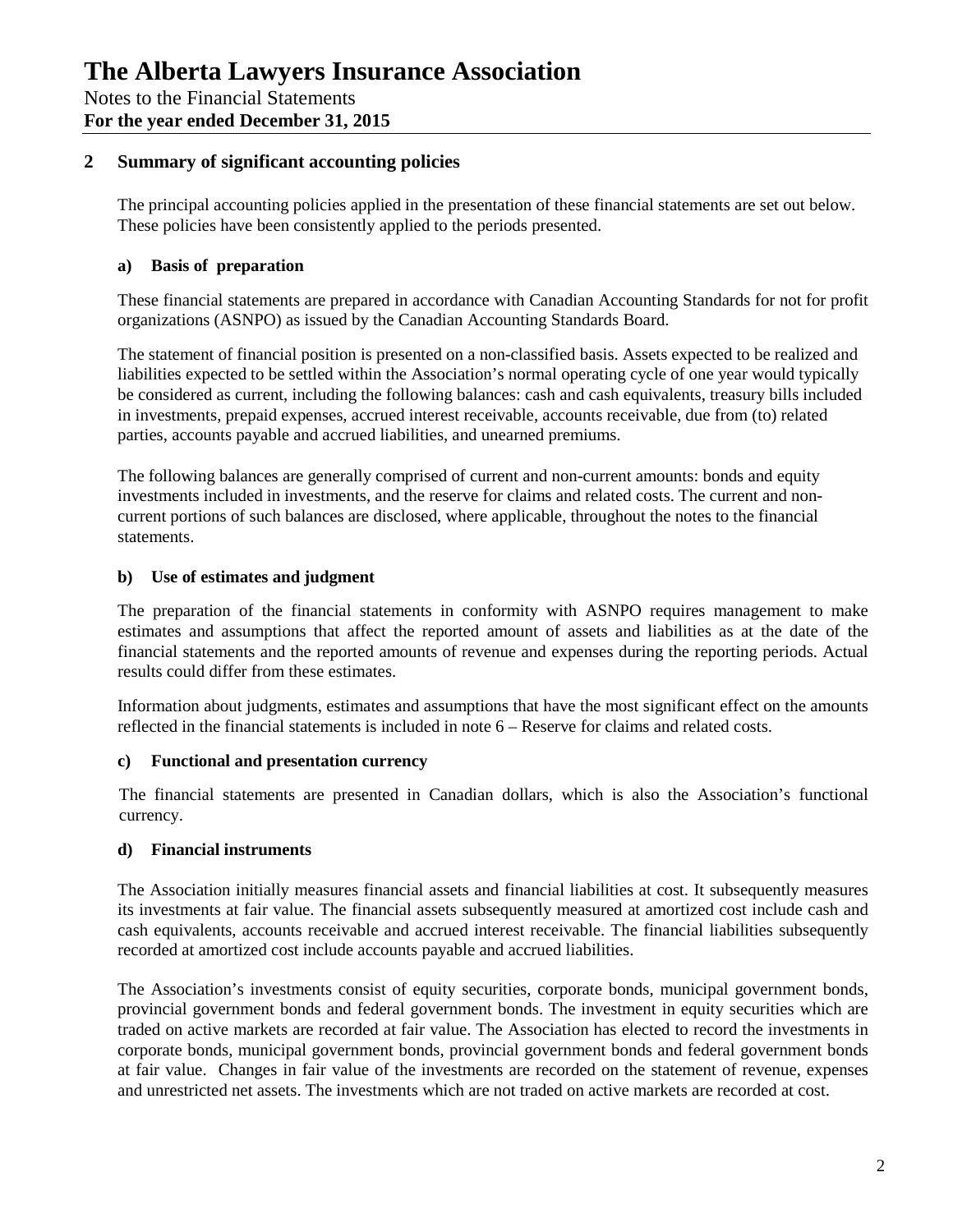### Notes to the Financial Statements **For the year ended December 31, 2015**

Financial assets are tested for impairment at the end of each reporting period and when there are indications that the assets may be impaired.

#### **e) Revenue recognition**

The Association follows the deferral method for revenue recognition. Amounts received or receivable from insured lawyers that pertain to the period subsequent to fiscal year end are recorded as unearned premiums and recorded as revenue in the next fiscal year.

#### **f) Premium income**

Premiums are determined annually prior to July  $1<sup>st</sup>$ , the commencement of the policy year, and amounts are due from insured lawyers prior to that date. Premium revenue is recorded evenly throughout the policy year as the services are rendered.

#### **g) Investment income**

Investment income comprises interest, dividends, fund distributions, and gains and losses realized on the disposal of investments. Interest and dividends earned on investments are included as revenue on an accrual basis. The change in fair value of investments is recorded in the non-consolidated statement of revenue, expenses and unrestricted net assets as an unrealized gain (loss) on the fair market value of investments.

#### **h) Provision for claims and related costs**

The provision for claims and related costs is based upon the change from year to year in the reserve for claims and related costs. The reserve amount is the actuarially determined discounted cost of possible claims and related costs as at the end of the fiscal year.

The Association has engaged a third party actuary to provide an annual valuation of the reserve for claims and related costs in accordance with the standards of practice adopted by the Canadian Institute of Actuaries. For the purpose of the actuarial valuation, the actuary uses information contained in the Association's financial records.

### **i) Premium ceded**

The Association enters into reinsurance treaties for contracts with coverage in excess of certain maximum amounts. Estimates of any amounts recoverable from reinsurers on unpaid claims will be recorded separately from other estimated amounts payable. Amounts recoverable from reinsurers are estimated in a manner consistent with the liabilities associated with the reinsured policy.

Ceded reinsurance arrangements do not relieve the Association from its obligations to policyholders.

Reinsurance assets and liabilities are derecognized when the contractual rights are extinguished or expire, or when the contract is transferred to another party.

As of December 31, 2015, no reinsurance assets have been recorded.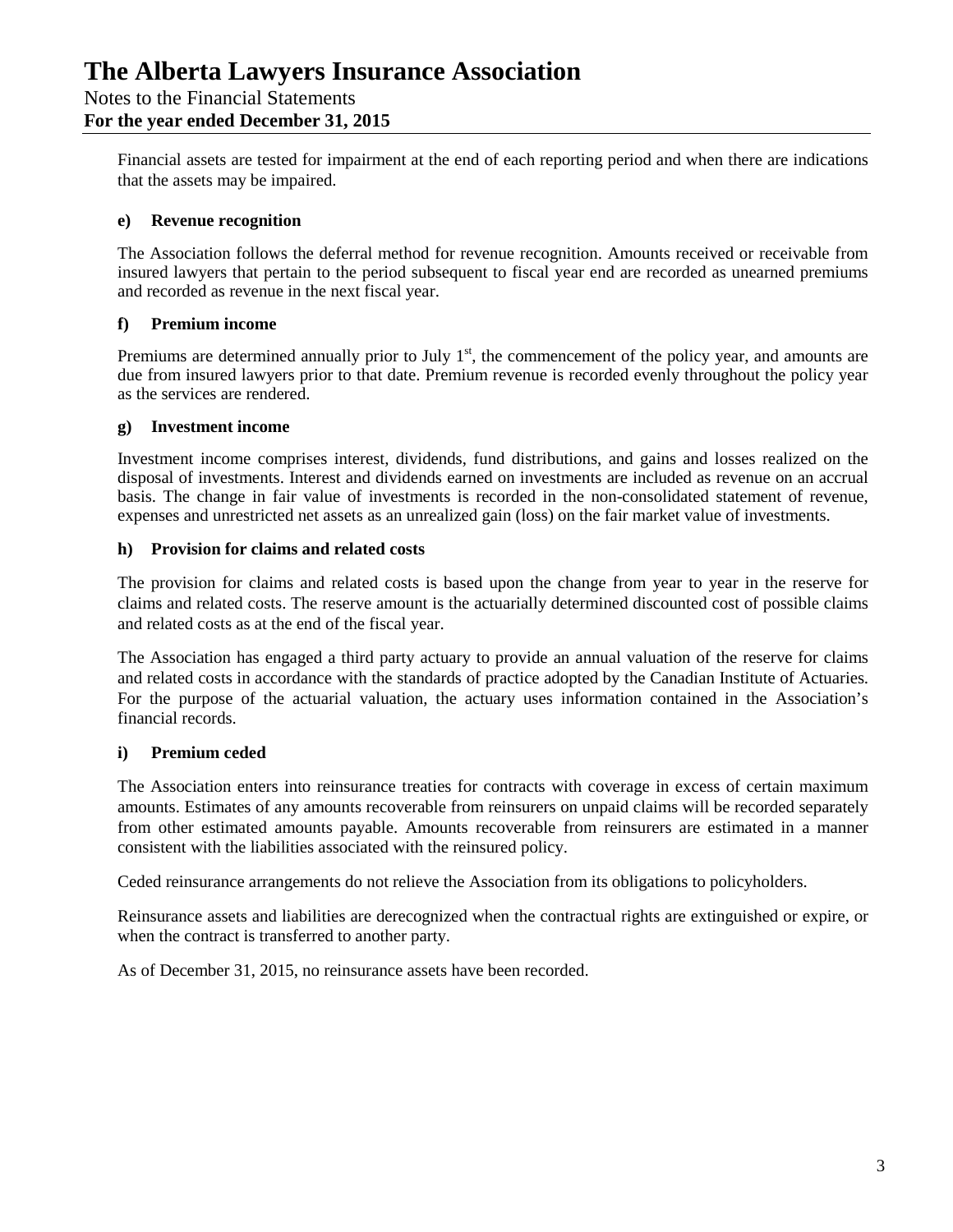#### **j) Recoveries**

Recoveries for claims and related costs from insurers and other third parties are recorded when they can be reasonably estimated and collectability is reasonably assured. Otherwise, the recovery is recorded when received.

#### **k) Cash and cash equivalents**

Cash includes cash on deposit with banks and other highly liquid short-term investments comprised of treasury bills with a term to maturity of three months or less regardless of the financial reporting date.

#### **l) Donated services**

A portion of the Association's work is dependent on the services of volunteers, in particular the significant contribution of the Benchers of the Law Society, the Advisory Board of the Exchange and committees of the Benchers and the Advisory Board. These services are not normally purchased by the Association and, due to the difficulty in determining their fair value, donated services are not recognized in these financial statements.

#### **m) Unearned premiums**

Insurance premiums for each fiscal year are billed in advance and recognized as revenue on a monthly basis during the fiscal year. Unearned premiums represent the portion of premiums remaining to be earned at the reporting date.

#### **n) Income taxes**

The Association meets the qualifications of a non-profit organization as defined in the Income Tax Act and, as such, is exempt from income taxes.

#### **o) Capital assets**

Capital assets are recorded at cost net of accumulated amortization. Amortization is calculated on a straightline basis at the following annual rates:

| Furniture and equipment | 20%     |
|-------------------------|---------|
| Computers               | 33 1/3% |

#### **p) Comparative figures**

Prior year figures for Cash and cash equivalents and Investments have been reclassified to conform to the current year's presentation. Treasury bills have been reclassified from Cash and cash equivalents to Investments in the amount of \$15,278,829.

### **3 Investments**

The Association's investments are governed by a Statement of Investment Policies and Goals as approved by the Benchers of the Law Society and managed under contract with an investment manager. The Association's investments are carried at fair market value and the non-consolidated statement of revenue, expenses and unrestricted net assets reports both realized and unrealized gains and losses on investments. The Association's investments consist of T-bills, pooled bond funds, and individual and pooled equity investments.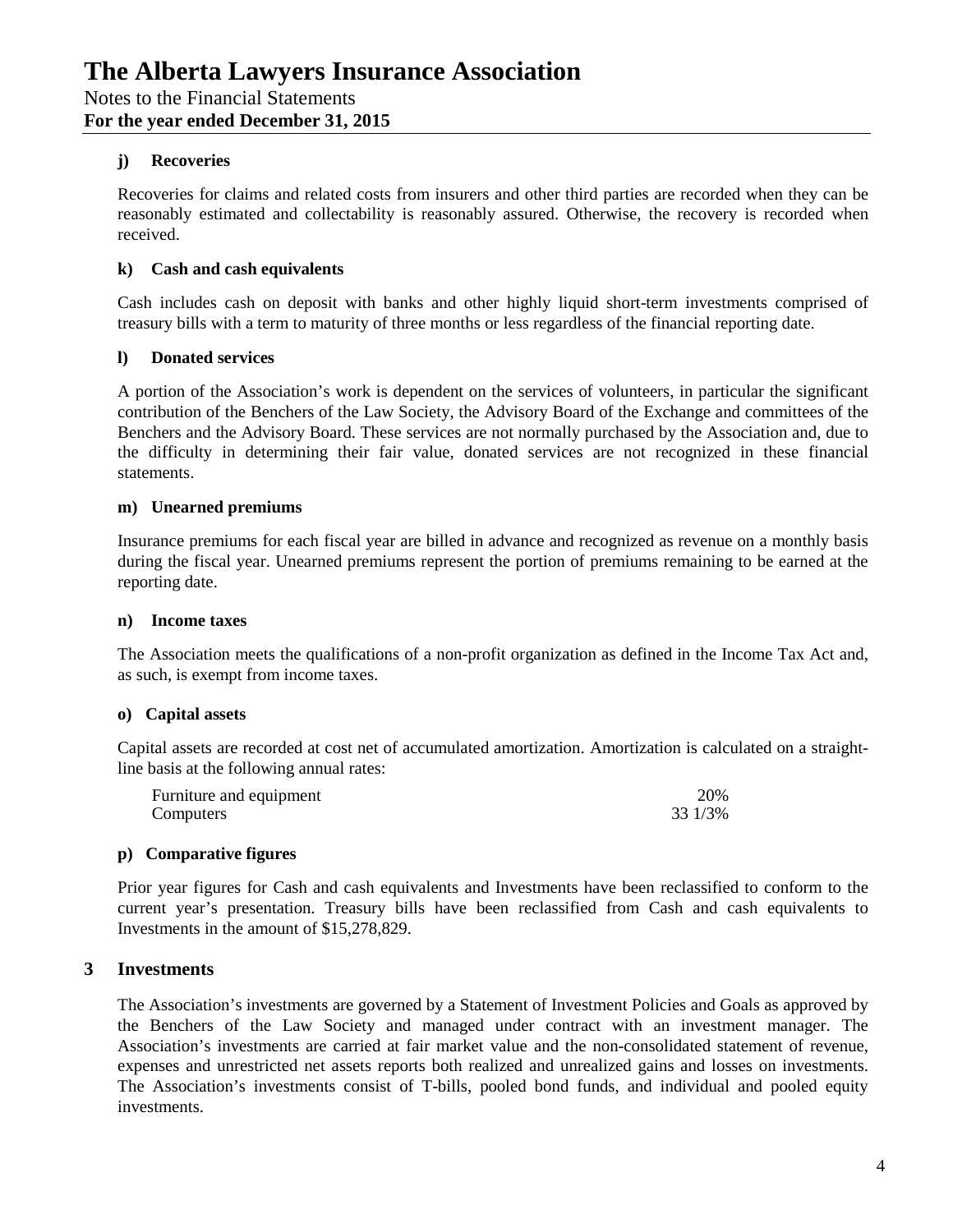| Investments are as follows:              | December 31,<br>2015 | December 31,<br>2014 |
|------------------------------------------|----------------------|----------------------|
| T-Bills denominated in Canadian dollars  | 16,406,800           | 15,278,828           |
| Bonds denominated in Canadian dollars    | 60,895,373           | 53, 244, 443         |
| Equities denominated in Canadian dollars | 43,069,192           | 40,546,547           |
|                                          | 120,371,365          | 109,069,818          |

## **4 Share capital**

On January 30, 2006, the Association was converted from a company limited by guarantee to a company limited by shares. As a result of this conversion, share capital of \$20 was issued representing four common shares; three shares issued to the Society and one common share issued to the person from time to time holding the office of Executive Director of the Society, as bare trustee for the Society.

## **5 Provision for claims and related costs**

The change in the Professional liability provision for claims and related costs is summarized as follows:

|                                                                                       | December 31,<br>2015<br>5                                    | December 31,<br>2014                                     |
|---------------------------------------------------------------------------------------|--------------------------------------------------------------|----------------------------------------------------------|
| Provision for claims and related costs, Professional liability -<br>beginning of year | 70,996,000                                                   | 66,072,000                                               |
| Claims paid and accrued<br>Related costs paid and accrued<br>Recoveries               | (16,312,584)<br>(6, 289, 478)<br>5,884,155<br>(16, 717, 907) | (15,054,909)<br>(5,647,189)<br>4,074,185<br>(16,627,913) |
| Increase due to claims experience                                                     | 19,115,907                                                   | 21,551,913                                               |
| Provision for claims and related costs, Professional liability – end<br>of year       | 73,394,000                                                   | 70,996,000                                               |
| Provision for adverse deviation<br>Provision for incurred but unreported claims       | 59,570,000<br>13,824,000                                     | 60,362,000<br>10,634,000                                 |
| Provision for claims and related costs, Professional liability                        | 73,394,000                                                   | 70,996,000                                               |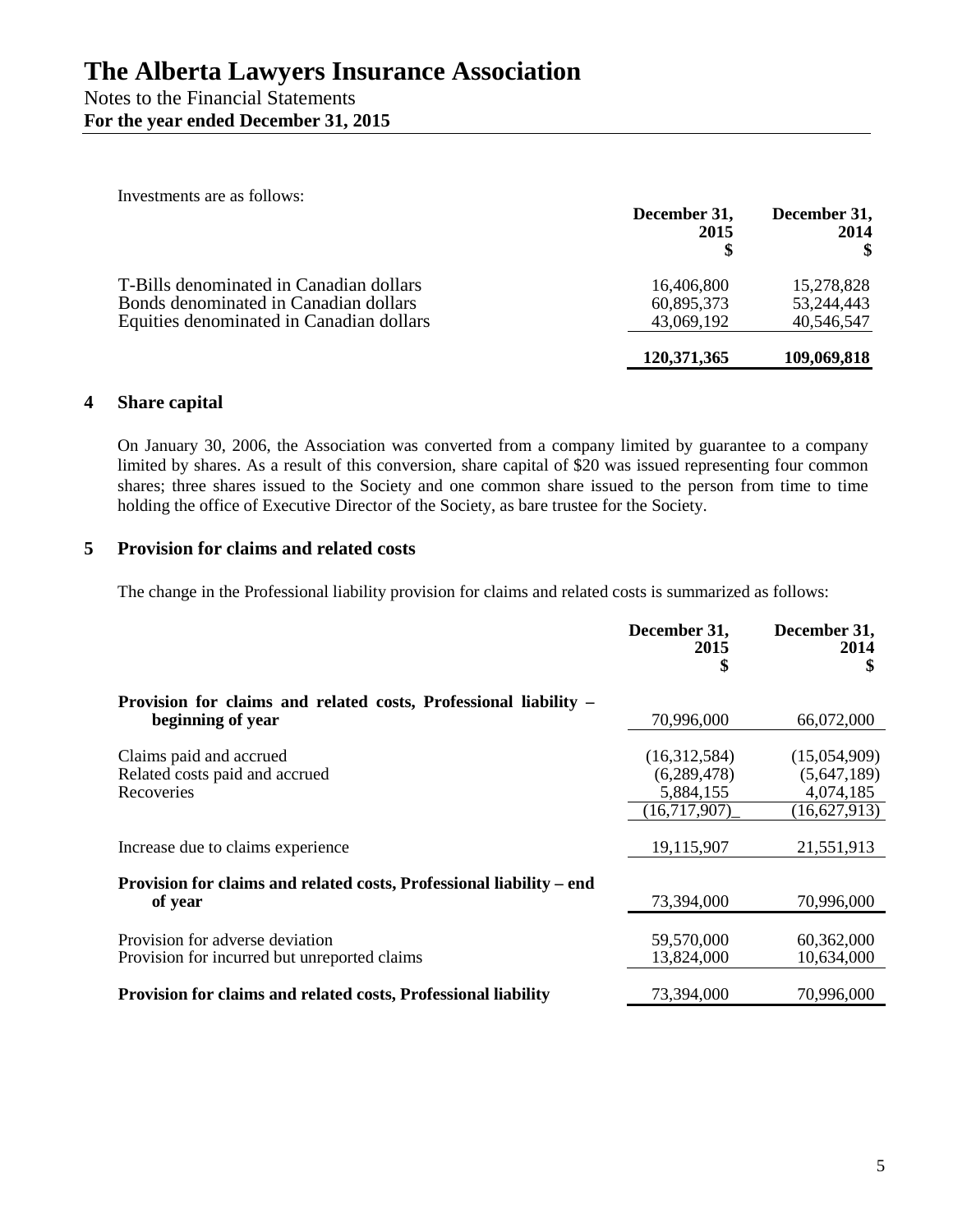The change in the Trust safety provision for claims and related costs is summarized as follows:

|                                                                                 | December 31,<br>2015 | December 31,<br>2014 |
|---------------------------------------------------------------------------------|----------------------|----------------------|
| Provision for claims and related costs, Trust safety – beginning<br>of year     |                      |                      |
| Claims paid and accrued<br>Related costs paid and accrued<br>Recoveries         | (2,943)              |                      |
|                                                                                 | (2,943)              |                      |
| Increase due to claims experience                                               | 2,472,943            |                      |
| Provision for claims and related costs, Trust safety – end of year              | 2,470,000            |                      |
| Provision for adverse deviation<br>Provision for incurred but unreported claims | 1,534,000<br>936,000 |                      |
| Provision for claims and related costs, Trust safety                            | 2,470,000            |                      |

Included in the Provision for claims and related costs on the non-consolidated statement of revenue, expenses and unrestricted net assets is the increase due to claims experience of \$19,115,907 for Professional liability (December 31, 2014 - \$21,551,913) and \$2,472,943 for Trust safety (December 31, 2014 - NIL).

A portion of the provision for claims and related costs is expected to be paid within the next fiscal year. This amount cannot be reasonably determined and therefore has not been included in current liabilities.

The discount rate applied by the actuary at December 31, 2015 is 2.30% (December 31, 2014 – 2.81%) which is based on the expected market yield of the Association's investment portfolio. The Professional liability undiscounted provision balance at December 31, 2015 is \$68,303,000 (December 31, 2014 – \$67,178,000) and the Trust safety undiscounted provision balance at December 31, 2015 is \$2,300,000 (December 31, 2014 - NIL).

#### **Actuarial analysis**

The process of determining actuarial liabilities necessarily involves the risk that actual results may vary from assumed results. The risk varies in proportion to the length of period covered by each assumption and the potential volatility of the actual results.

The provision for incurred but not reported claims has been estimated for the period using actuarial methods and is based on expected claims development patterns and expected losses.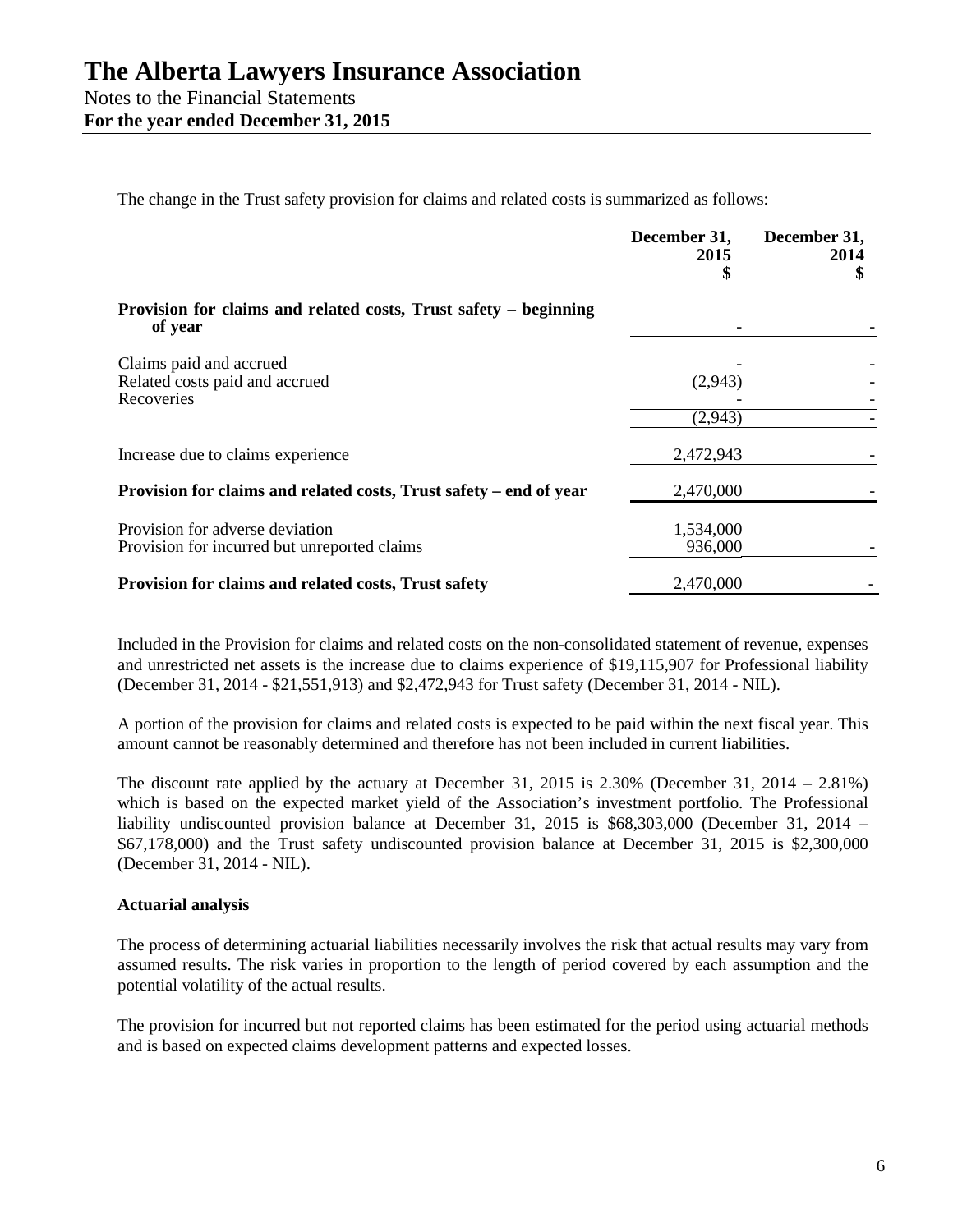#### **Sensitivity analysis**

The sensitivity analysis below is based on a change in assumption while holding all other conditions constant. In practice, this is unlikely to occur, and changes in some of the assumptions may be correlated. The table below provides the impact on net income of the most significant assumption changes.

| <b>Assumption</b>                                | Income and<br>equity impact<br><b>December 31, 2015</b> | <b>Income and</b><br>equity impact<br><b>December 31, 2014</b> |
|--------------------------------------------------|---------------------------------------------------------|----------------------------------------------------------------|
|                                                  |                                                         | S                                                              |
| 10% increase in incurred but not reported claims | (1,605,000)                                             | (1,281,000)                                                    |
| 10% decrease in incurred but not reported claims | 1,605,000                                               | 1,297,000                                                      |
| 1% increase in discount rate                     | 2,138,000                                               | 1,864,000                                                      |
| 1% decrease in discount rate                     | (2,274,000)                                             | (1,978,000)                                                    |

#### **6 Related party transactions**

As described in note 4 the Association is a wholly owned subsidiary of the Society. During the year, the Association paid the Society \$2,208,000 (December 2014 – \$1,860,000) for management fees. The balance payable to the Society at December 31 of \$1,935 is non-interest bearing and due on demand (December 2014 the Society owed the Association \$10,336).

Prior to the July 1, 2014 commencement of the operations of the Exchange, the Association provided \$5,000,000 in contributed capital to the Exchange. This amount has been recorded as a reduction in the Association's unrestricted net assets in the prior year. During the year, the Association paid the Exchange \$4,100,000 (2014 - \$3,969,850) for insurance premiums of which \$2,050,000 (2014 - \$1,984,925) was expensed during the year with the balance of \$1,984,925 recorded as prepaid expense. The Exchange paid the Association \$200,000 (2014 - \$100,000) for management fees during the year. The Association provides and performs certain management, claims management and administrative duties and services to the Exchange as outlined in a management agreement.

The elected Benchers of the Law Society and members of the Advisory Board include lawyers drawn from law firms across the province. These law firms may at times be engaged by the Association in the normal course of business. During the year ended December 31, 2015, expenses of \$2,372,700 (December 31, 2014 - \$2,146,284) were incurred with these law firms. The Benchers and Advisory Board members are not involved in retaining these firms.

1452597 Alberta Ltd. (1452597) was a wholly owned subsidiary of the Association and was incorporated on February 12, 2009 under the Business Corporations Act. Share capital of \$1 consists of 100 common shares. The balance due from 1452597 at December 31 was \$374 (2014 - \$400,000).

The sole purpose of 1452597 was to hold real property obtained under the terms of a claim settlement regarding the Association's insurance coverage for insured lawyers. The claim was concluded in 2015 by selling the property and transferring the net proceeds to the Association at which time 1452597 was wound up.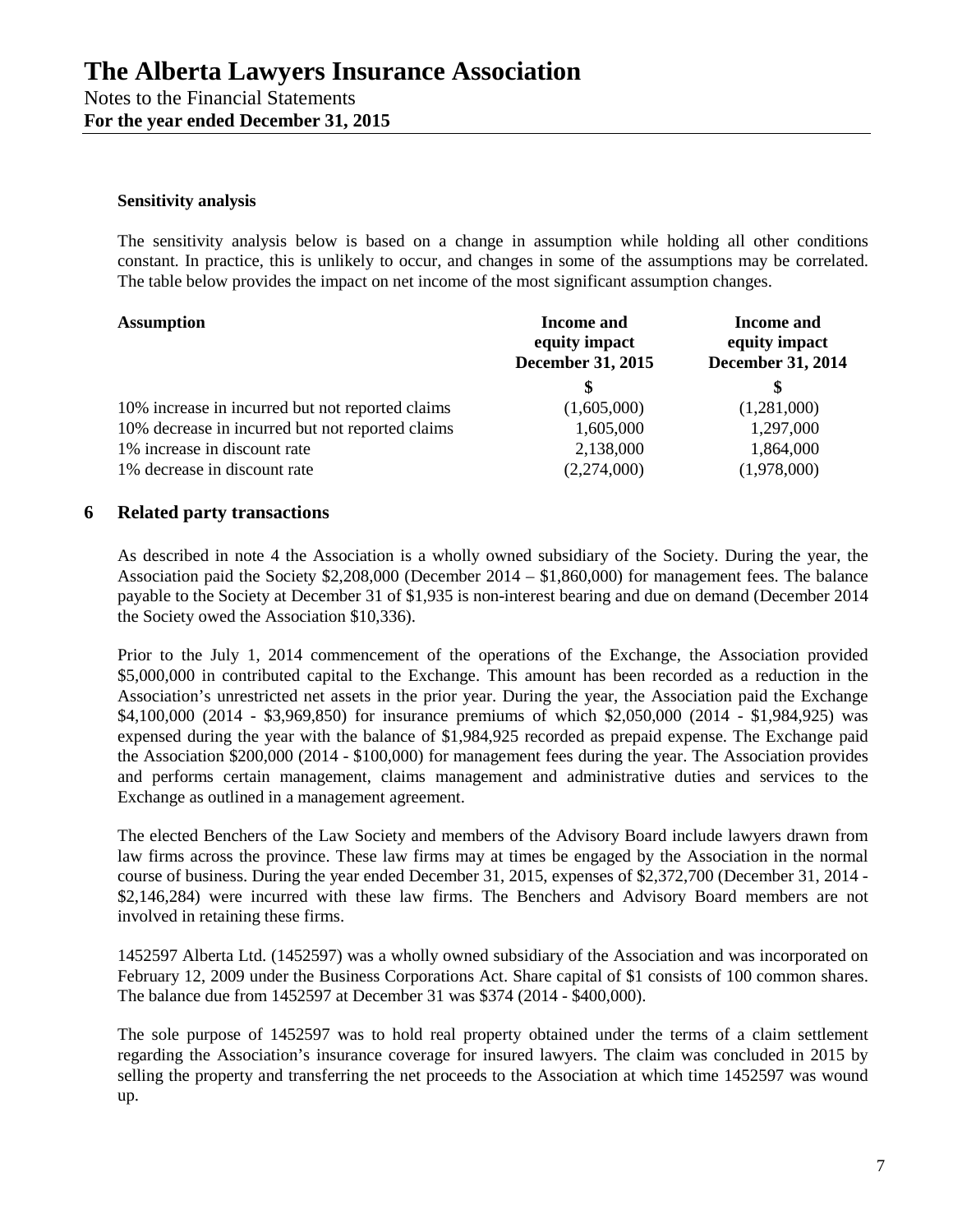## Notes to the Financial Statements

## **For the year ended December 31, 2015**

The Association does not consolidate the results of 1452597 in its financial statements as permitted by CPA 4450 "Reporting Controlled and Related Entities by Not-for-Profit Organizations" and CPA 4460 "Disclosure of Related Party Transactions". A summary of 1452597's financial information at December 31 is as follows:

|                                                                                                                           | December 31,<br>2015<br>\$ | <b>December</b><br>2014<br>\$ |
|---------------------------------------------------------------------------------------------------------------------------|----------------------------|-------------------------------|
| Assets<br>Liabilities                                                                                                     | 374<br>374                 | 530,372<br>563,079            |
| Net assets<br>Expenses                                                                                                    |                            | (32,707)<br>8,251             |
| Deficiency of revenues over expenditures<br>Cash flows from operating activities<br>Increase in cash and cash equivalents |                            | (8,251)                       |

## **7 Financial instruments**

The Association recognizes financial instruments at fair value upon initial recognition, plus transaction costs in the case of financial instruments measured at amortized cost. Financial assets are derecognized when the rights to receive cash flows from the assets have expired or have been transferred and the Association has transferred substantially all risks and rewards of ownership. Financial liabilities are derecognized when the obligation is discharged, cancelled, or has expired.

The Association's investments are measured at fair value through profit or loss (FVTPL) and are classified as held for trading or designated at FVTPL at inception. A financial asset or financial liability is classified as held for trading if it is acquired or incurred principally for the purpose of selling or repurchasing in the short term; or if, on initial recognition, it is part of a portfolio of identifiable financial investments that are managed together and for which there is evidence of a recent actual pattern of short-term profit taking.

Gains and losses arising from changes in the fair value of FVTPL financial instruments are presented in the non-consolidated statement of revenue, expenses and unrestricted net assets as net changes in unrealized gain (loss) on fair market value of investments in the period in which they arise.

All other financial assets and liabilities are measured at amortized cost. Under this method, financial assets and liabilities reflect the amount required to be received or paid, discounted, when appropriate, at the contract's effective interest rate.

### **Fair value hierarchy**

A fair value hierarchy presented below distinguishes the significance and objectivity of the inputs used in determining the fair value measurements of financial instruments. The hierarchy contains the following levels based on the nature of the pricing inputs:

Level 1 – Inputs that reflect unadjusted quoted prices in active markets for identical assets or liabilities that are publicly available at the measurement date.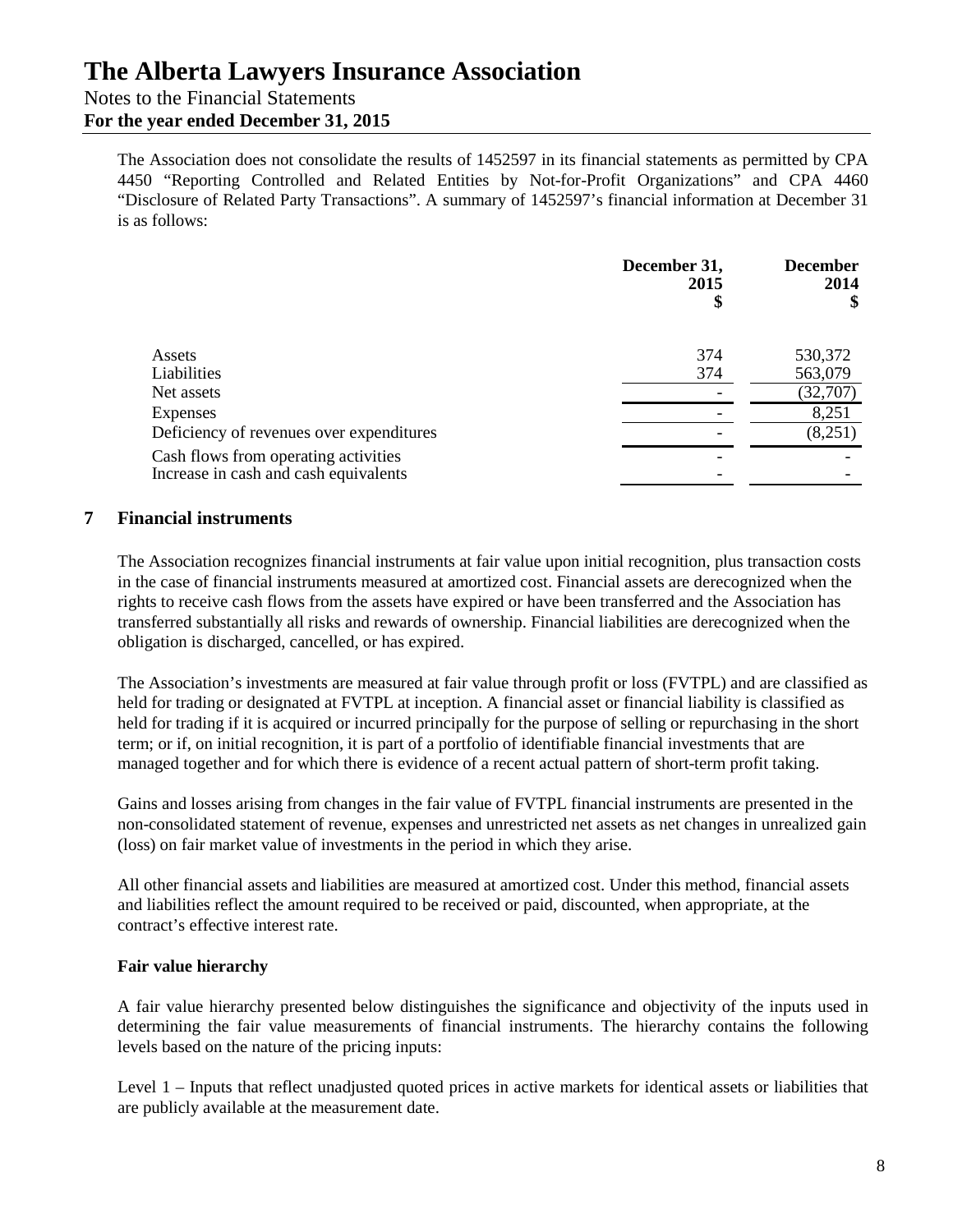Notes to the Financial Statements

**For the year ended December 31, 2015**

Level 2 – Inputs other than quoted prices that are observable for the assets or liabilities either directly or indirectly, including inputs in markets that are not considered to be active.

Level 3 – Inputs that are largely unobservable. Fair value requires significant management estimate and judgment.

The following table illustrates the fair value classification of the Association's financial instruments within the fair value hierarchy.

As at December 31, 2015

|                          | <b>Estimated fair value (2015)</b> |                | <b>Estimated fair value (2014)</b> |                |            |             |
|--------------------------|------------------------------------|----------------|------------------------------------|----------------|------------|-------------|
|                          | <b>Level 1</b>                     | <b>Level 2</b> | 2015 Total                         | <b>Level 1</b> | Level 2    | 2014 Total  |
|                          |                                    |                |                                    |                |            |             |
| T-Bills                  | 16,406,800                         |                | 16,406,800                         | 15,278,828     |            | 15,278,828  |
| <b>Bonds</b>             |                                    | 60,895,373     | 60,895,373                         | 53,244,443     |            | 53,244,443  |
| Equities                 | 9,263,285                          | 33,805,907     | 43,069,192                         | 9,256,810      | 31,289,737 | 40,546,547  |
| <b>Total Investments</b> | 25,670,085                         | 94,701,280     | 120,371,365                        | 77,780,081     | 31,289,737 | 109,069,818 |

Investments classified as Level 2 are held in pooled funds, the underlying assets of which are traded in active markets.

### **8 Reinsurance**

The Association and the Exchange have entered into stop loss reinsurance and excess insurance contracts as described in Note 1.

As of December 31, 2015 there were no claims above the Exchange's Professional Liability and Trust Safety coverage of \$1,000,000 and \$3,000,000 respectively and no claims above these levels considered to be incurred but not reported as determined by the appointed actuary (2014 - NIL). As such, no assets for the reinsurance or excess insurance contracts have been recognized in the statement of financial position.

### **9 Insurance and financial risk management**

In the normal course of business, the Association enters into contracts that transfer insurance risk. The Association monitors and manages these risks relating to the operations of the Association through internal risk reports which analyze exposures by degree and magnitude of risk.

#### **Insurance risk**

The insurance risk under any one insurance contract is the possibility that the insured event occurs and the uncertainty of the amount of the resulting claim. By the very nature of an insurance contract, this risk is random and therefore unpredictable. The key risk related to insurance is that the actual claims payment amounts or timing are different from expectations.

The Association manages insurance risk rating within an overall risk management framework that includes a focus on rating, use of reinsurance and surplus management. Reinsurance is purchased to mitigate the effect of potential loss to the Association from individual large events. Reinsurance policies are written with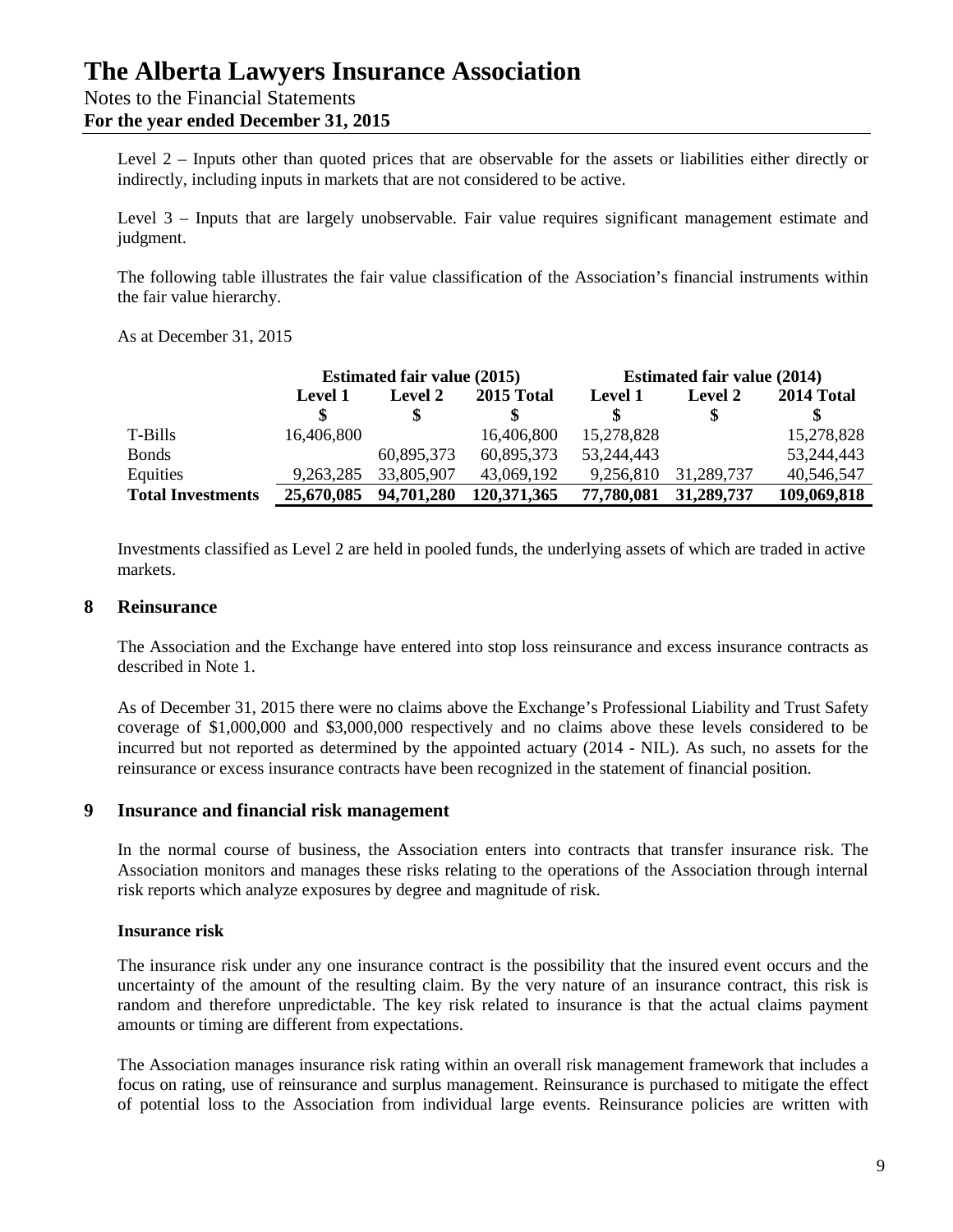**For the year ended December 31, 2015**

reinsurers who meet the Association's standards for financial strength. Reinsurers and reinsurer security is monitored on a continuous basis.

#### **Financial risk**

The Association is exposed to a range of financial risks. The key financial risk is that in the long term its investment proceeds are not sufficient to fund the obligations arising from its insurance contracts. The most important components of this financial risk are market risk (including foreign exchange risk, interest rate risk and other price risk), credit risk and liquidity risk.

#### **Market risk**

Market risk is the risk that the fair value of financial instruments will fluctuate due to changes in market prices. The Association separates market risk into three categories: foreign exchange risk, price risk, and interest rate risk.

#### **Foreign exchange risk**

Foreign exchange risk arises from the possibility that changes in the price of foreign currencies will result in losses. The Association holds assets and liabilities, including cash and investments, in Canadian dollars. The Association is exposed to foreign exchange risk through its investments in pooled funds.

#### **Price risk**

The investments of the Association are subject to price risk because changing interest rates impact the market value of the fixed rate investments, general economic conditions affect the market value of equity investments and currency exchange rates impact the market value of the investments denominated in currencies other than the Canadian dollar. The risk is managed by engaging an investment manager for the long term portfolio investments and by investing other funds in short term fixed rate products with high credit ratings.

A 10% increase in the fair value of the investment portfolio would result in an increase in the excess of revenue over expenses for the year ended December 31, 2015 of \$1,203,714 (2014 - \$1,090,698). A 10% decrease in the fair value of the investment portfolio would result in a decrease in the excess of revenue over expenses for the year ended December 31, 2015 of \$1,203,714 (2014 - \$1,090,698).

#### **Interest rate risk**

Interest rate risk is the risk of financial loss arising from changes in interest rates. Fluctuations in interest rates will impact the market value of the fixed income portion of the investment portfolio. The Association is exposed to interest rate risk if the cash flows from investments are not matched to the liabilities they support. The Association manages the interest rate risk on fixed income bonds by engaging an investment manager who operates subject to investment parameters designed to mitigate this risk.

An interest rate sensitivity analysis is provided in Note 5.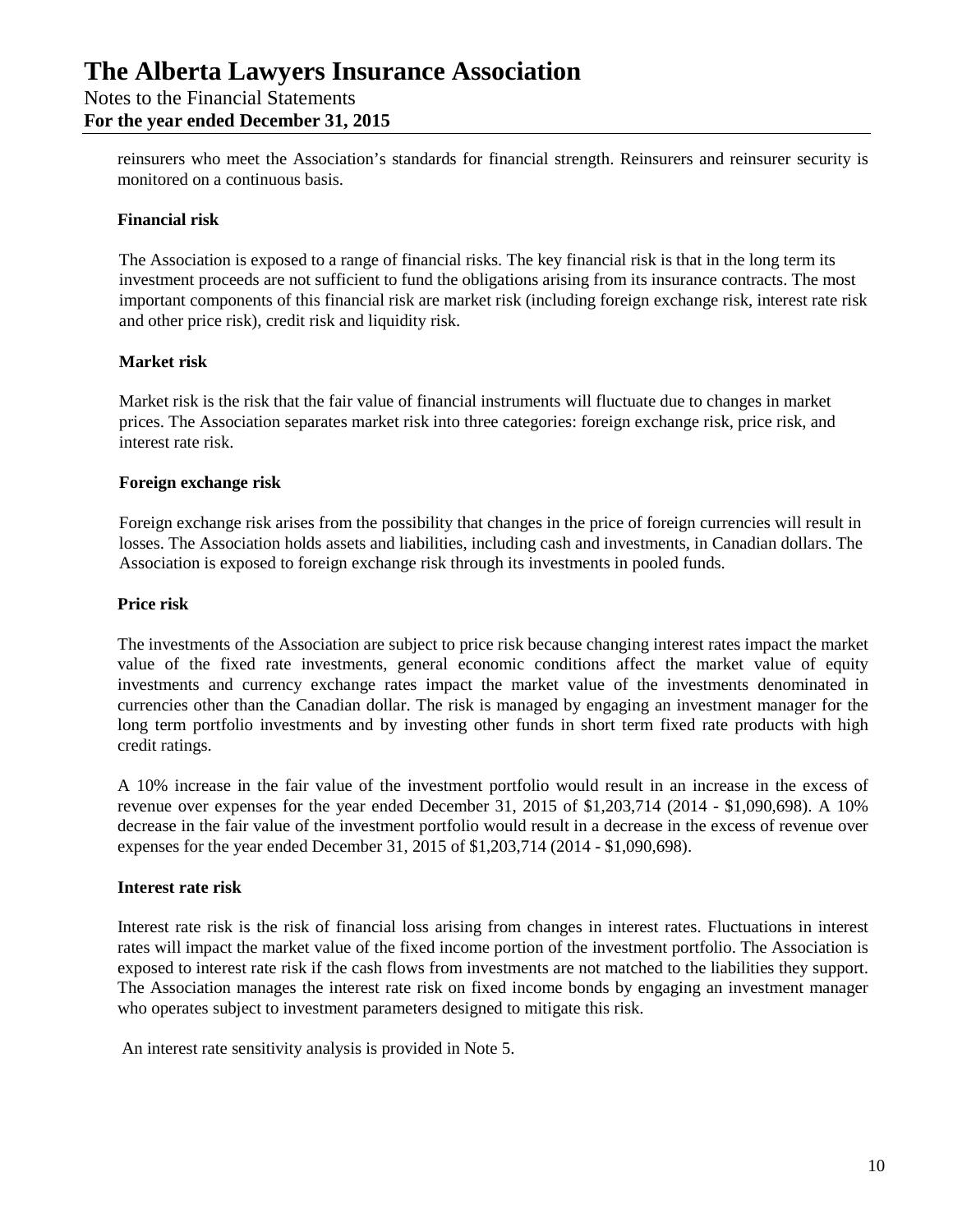#### **Credit risk**

Credit risk is the risk that a counterparty will be unable to pay amounts in full when due. The Association's financial assets exposed to credit risk consist of investments in bonds, accrued interest receivable and accounts receivable. The maximum exposure of the Association to credit risk is the carrying amount of these financial instruments as disclosed in the financial statements at December 31, 2015.

The Association manages credit risk by maintaining bank accounts with reputable financial institutions, only investing in securities that are liquid, highly rated and traded in active markets. Accounts Receivable are from insured lawyers for their annual assessments.

The credit quality of the Association's investment in bonds, which is held in a pooled fund, is described in the following table:

| <b>Securities:</b>  | <b>December 31, 2015</b> | <b>December 31, 2014</b> |  |
|---------------------|--------------------------|--------------------------|--|
|                     |                          |                          |  |
| Bonds – AAA rating  | 26,784,196               | 25,805,598               |  |
| $Bonds - AA rating$ | 14,282,439               | 11,762,865               |  |
| $Bonds - A rating$  | 13,354,230               | 15,675,980               |  |
| Bonds – BBB rating  | 5,526,024                |                          |  |
| T-Bills             | 948,484                  |                          |  |
| Total               | 60,895,373               | 53,244,443               |  |

### **Liquidity risk**

Liquidity risk is risk that the Association will be unable to meet its obligations when they fall due, or that it may be required to settle its obligations on terms that are disadvantageous. The Association engages an investment manager to administer the investments it plans to hold for a long period of time. These investments are subject to liquidity risk if the Association is required to sell at a time the market for these investments is unfavourable or the investments are illiquid.

Included in investments are fixed income bonds in the amount of \$60,895,373 (2014 - \$53,244,443). The maturity dates and interest rate ranges are as follows;

| Maturity dates (from balance sheet date)        | Interest rate<br>range | <b>Market</b><br>value | Interest rate<br>range | <b>Market</b><br>value |
|-------------------------------------------------|------------------------|------------------------|------------------------|------------------------|
|                                                 | December 2015          |                        | December 2014          |                        |
| Within five years                               | $0.78 - 6.145\%$       | 18,787,815             | $1.824 - 5.68\%$       | 14,657,525             |
| Greater than five years but less than ten years | $0.75 - 4.60\%$        | 29,321,195             | $2.40 - 4.15%$         | 33,206,620             |
| Greater than ten years                          | 1.50-7.56%             | 12,786,363             | $3.50 - 4.70\%$        | 5,380,298              |
|                                                 |                        | 60,895,373             |                        | 53,244,443             |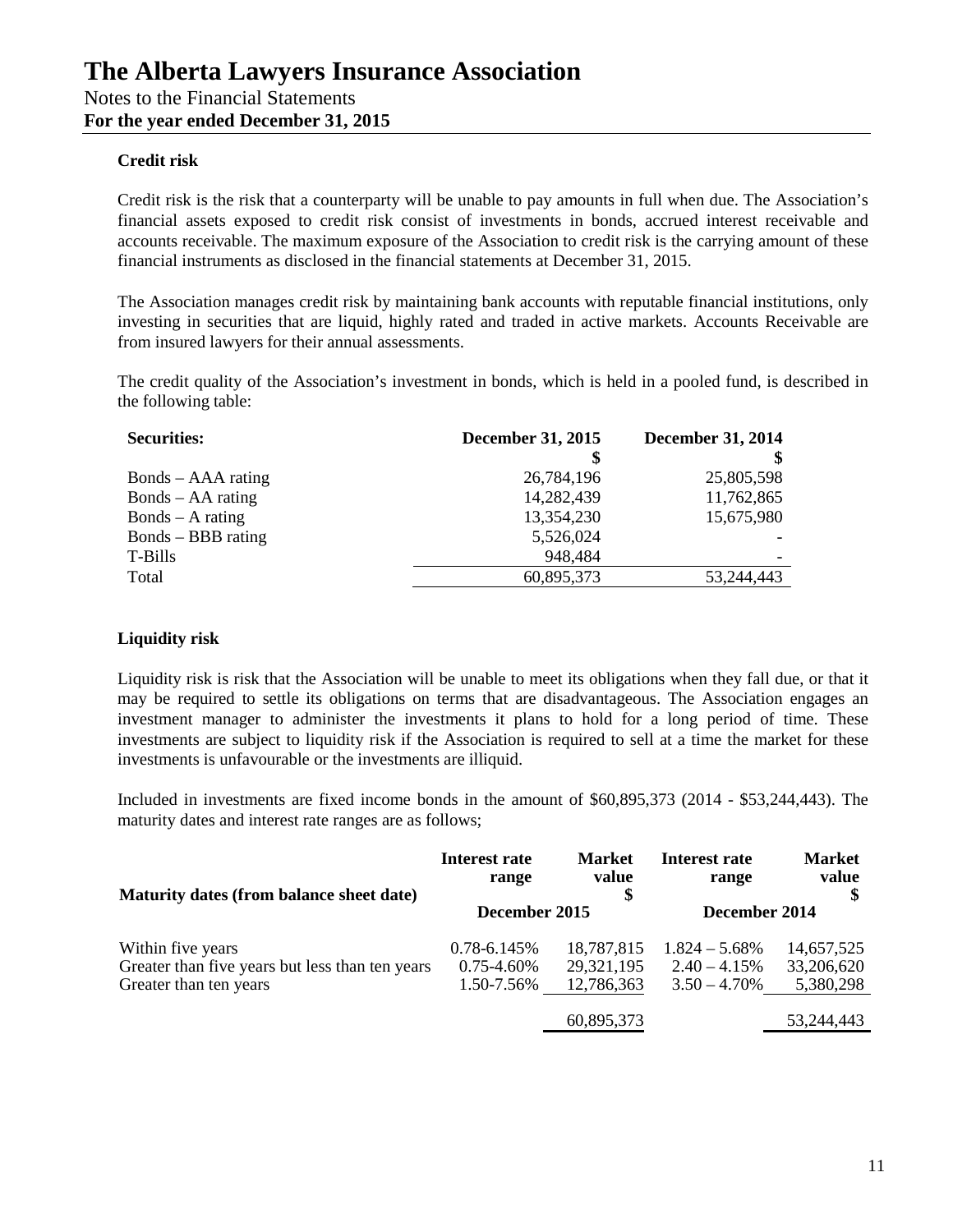## Notes to the Financial Statements

### **For the year ended December 31, 2015**

The following table presents the contractual terms as to maturity of the financial liabilities owed by the Exchange.

|                   | <b>Financial liability</b>                                               | <b>Carrying value</b> | <b>Contractual term</b><br>to maturity |
|-------------------|--------------------------------------------------------------------------|-----------------------|----------------------------------------|
| December 31, 2015 | Accounts payable and accrued<br>and due to related<br><i>liabilities</i> | \$235,064             | Less than one year                     |
| December 31, 2014 | parties<br>payable and accrued<br>Accounts<br><i>liabilities</i>         | \$158,032             | Less than one year                     |

### **10 Capital assets**

|                         | <b>December 31, 2015</b> |                                    | December 31,<br>2014 |                  |
|-------------------------|--------------------------|------------------------------------|----------------------|------------------|
|                         | Cost                     | <b>Accumulated</b><br>amortization | <b>Net</b>           | <b>Net</b><br>\$ |
| Furniture and equipment | 20,053                   | 19,133                             | 920                  | 3,852            |

## **11 Pension Plan**

### **a. Pension plan payable**

|                                                          | 2015<br>S                           | 2014               |
|----------------------------------------------------------|-------------------------------------|--------------------|
| Pension accrued liability<br>Supplemental plan liability | 179,772<br>$\overline{\phantom{0}}$ | 205,991<br>105,250 |
|                                                          | 179,772                             | 311,241            |

Prior to June 1, 2006, the Association provided a non-contributory defined benefit pension plan (the Plan) to eligible management employees based on earnings and years of service. The Plan is closed to new members and there were no active members of the Plan at December 31, 2015. Effective January 1, 2014 the Association adopted CICA 3463, and decided to use accounting valuation results.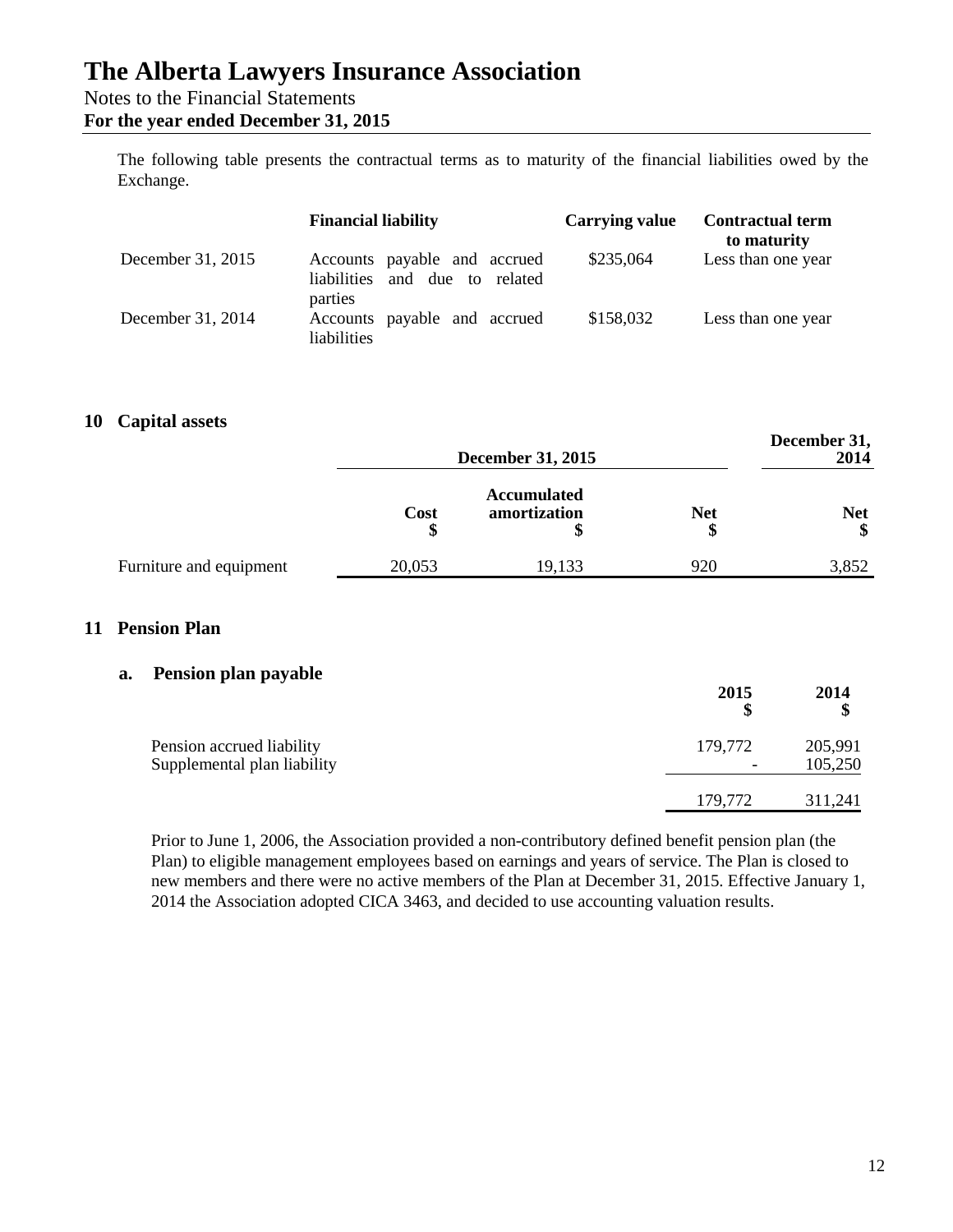**For the year ended December 31, 2015**

As of December 31, 2015, and on advice of the actuary, the details of the Plan are as follows:

|                                                                                                                            | 2015                           | 2014                           |
|----------------------------------------------------------------------------------------------------------------------------|--------------------------------|--------------------------------|
|                                                                                                                            |                                |                                |
| Reconciliation of fair value of plan assets<br>Fair value of plan assets – beginning of year                               | 877,158                        | 752,876                        |
| Association contributions during year                                                                                      | 35,330                         | 34,717                         |
| Actual return on plan assets                                                                                               | 131,054                        | 112,864                        |
| Less benefits paid during year to retirees                                                                                 | (23, 584)                      | (23,299)                       |
| Fair value of plan assets – end of year                                                                                    | 1,019,958                      | 877,158                        |
| Reconciliation of the accrued benefit obligation                                                                           |                                |                                |
| Accrued benefit obligation – beginning of year                                                                             | 1,083,149                      | 901,723                        |
| Current service cost                                                                                                       | 59,459                         | 50,334                         |
| Interest on accrued benefit obligation                                                                                     | 42,392                         | 42,559                         |
| Actuarial (loss) gain during year                                                                                          | 38,314                         | 111,832                        |
| Less benefits paid during year to retirees                                                                                 | (23, 584)                      | (23,299)                       |
| Accrued benefit obligations – end of year                                                                                  | 1,199,730                      | 1,083,149                      |
| <b>Plan deficit</b>                                                                                                        | (179, 772)                     | (205,991)                      |
| <b>Pension cost</b><br>Current service cost<br>Interest cost on accrued benefit obligation<br>Actual return on plan assets | 59,459<br>42,392<br>(131, 054) | 50,334<br>42,559<br>(112, 864) |
| Amortization of past service cost<br>Net actuarial (gains) losses                                                          | 38,314                         | 111,832                        |
| Pension cost recognized during year                                                                                        | 9,111                          | 91,861                         |
| <b>Accrued benefit asset</b>                                                                                               |                                |                                |
| Beginning balance – Accrued benefit liability                                                                              | (205,991)                      |                                |
| Adjustment for transition to CICA 3463 Jan 1, 2014                                                                         |                                | (148, 847)                     |
| Plus contributions in the year                                                                                             | 35,330                         | 34,717                         |
| Less pension cost during year                                                                                              | (9,111)                        | (91, 861)                      |
| <b>Ending balance – Accrued benefit liability</b>                                                                          | (179, 772)                     | (205,991)                      |
| Reconciliation of accrued benefit liability<br>Funded status (plan deficit)<br>Unamortized net actuarial loss              | (179, 772)                     | (205,991)                      |
| <b>Accrued benefit liability</b>                                                                                           | (179, 772)                     | (205,991)                      |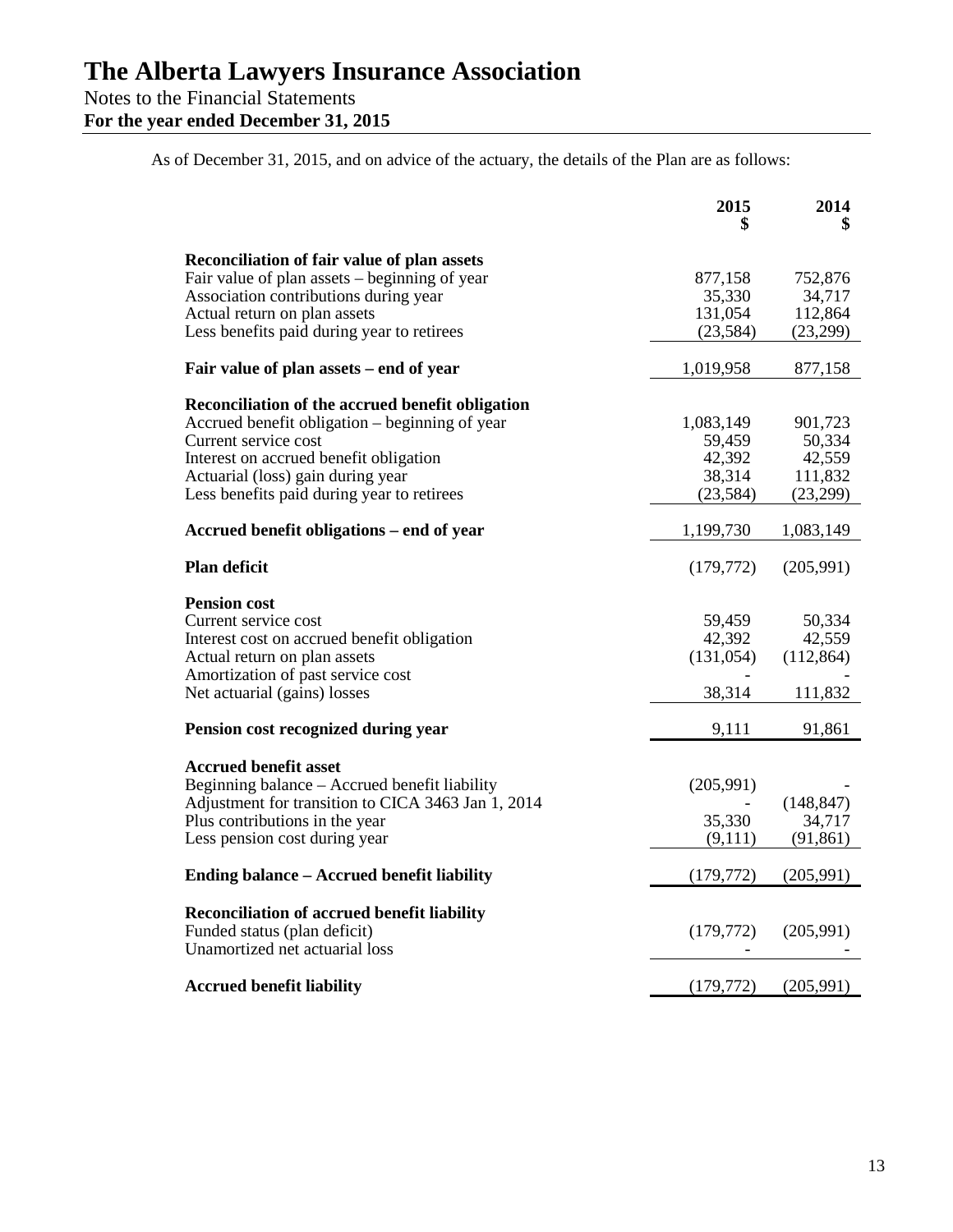# **For the year ended December 31, 2015**

## **Plan assets**

The plan assets are invested in a balanced fund that consists of the following asset mix:

|                                  | 2015       | 2014       |
|----------------------------------|------------|------------|
| Fixed income<br>Foreign equities | 33%<br>46% | 31%<br>44% |
| Canadian equity                  | 14%<br>7%  | 17%<br>8%  |
| Cash and cash equivalents        | 100%       | 100%       |

#### **Assumptions**

The actuary used the following rates in their calculations:

|                                                  | 2015  | 2014  |
|--------------------------------------------------|-------|-------|
| Discount rate $-$ beginning of period            | 3.85% | 4.65% |
| Discount rate $-$ end of period                  | 3.85% | 3.85% |
| Expected long-term rate of return on plan assets | 3.85% | 5.75% |
| Rate of compensation increase                    | 3.50% | 3.50% |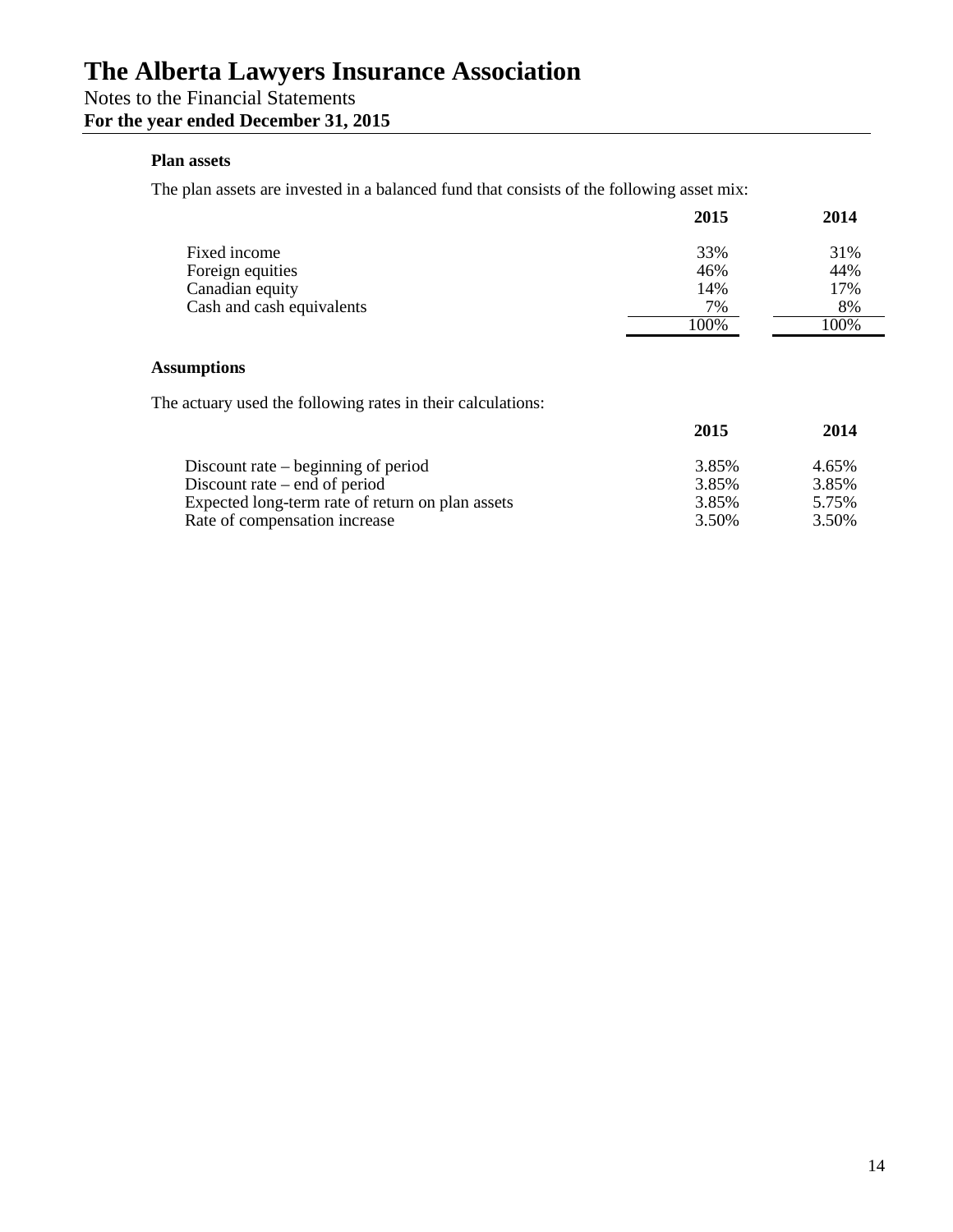#### **b) Supplemental Retirement Plan**

The Association provided eligible management employees a non-funded Supplemental Retirement Plan (SRP). The SRP is based on earnings and years of service, and has been implemented to top-up the pension payments for those that are above the Canada Revenue Agency maximum. There were no members of the Plan eligible for the SRP at December 31, 2015.

|                                                                                                                                                                                                                                                                | 2015                                   | 2014                               |
|----------------------------------------------------------------------------------------------------------------------------------------------------------------------------------------------------------------------------------------------------------------|----------------------------------------|------------------------------------|
| Reconciliation of the accrued benefit obligation<br>Accrued benefit obligation - beginning of period<br>Current service cost<br>Interest on accrued benefit obligation<br>Actuarial (gain) loss during period<br>Less benefits paid during period for retirees | 105,250<br>9,261<br>4,230<br>(118,741) | 56,049<br>5,419<br>2,732<br>41,050 |
| Accrued benefit obligation – end of period                                                                                                                                                                                                                     |                                        | 105,250                            |
| <b>Pension cost</b><br>Current service cost<br>Interest cost on accrued benefit obligation<br>Net actuarial (gain) losses                                                                                                                                      | 9,261<br>4,230<br>(118,741)            | 5,419<br>2,732<br>41,050           |
| Pension cost recognized during period                                                                                                                                                                                                                          | (105, 250)                             | 49,201                             |
| <b>Accrued benefit liability</b><br>Beginning balance - accrued benefit liability<br>Adjustment for transition to CICA 3463 on Jan 1, 2014<br>Plus contributions in the period<br>Less pension cost recognized during period                                   | (105, 250)<br>105,250                  | (56,049)<br>(49,201)               |
| Ending balance - Accrued benefit liability                                                                                                                                                                                                                     |                                        | (105, 250)                         |
| Reconciliation of accrued benefit liability<br>Funded status (plan deficit)<br>Unamortized net actuarial loss                                                                                                                                                  |                                        | (105, 250)                         |
| <b>Accrued benefit liability</b>                                                                                                                                                                                                                               |                                        | (105, 250)                         |

### **12 Equity in Canadian Lawyers Insurance Association**

Effective June 30, 2014, the Association withdrew as a subscriber to the Canadian Lawyers Insurance Association (CLIA), a reciprocal insurance exchange through which the law societies of ten provinces and territories (or their associated liability insurance entities) entered into agreements of mutual indemnification. Separate reserves are maintained by CLIA with respect to risks assumed by each member of the exchange. The Association will maintain an interest in surpluses in these reserves until such time that the Association and CLIA reach mutually agreeable terms of winding up claims that existed prior to July 1, 2014. CLIA prepares annual Subscriber Accounts, as at the end of CLIA's fiscal year (December 31), which are approved by the CLIA Advisory Board. These accounts include a reserve for claims liabilities on a discounted basis.